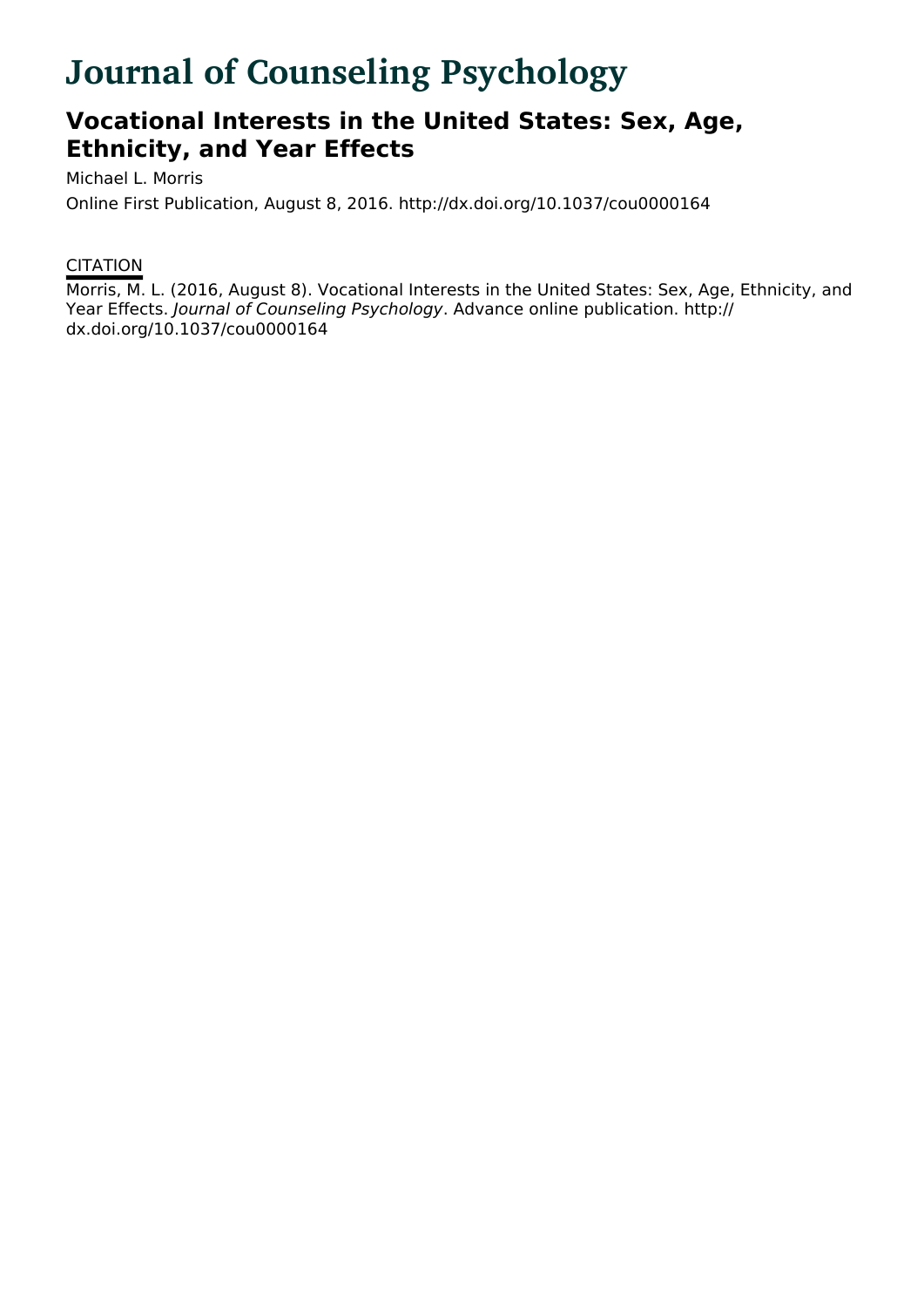### Vocational Interests in the United States: Sex, Age, Ethnicity, and Year Effects

Michael L. Morris CPP, Inc., Sunnyvale, California

Vocational interests predict educational and career choices, job performance, and career success (Rounds & Su, 2014). Although sex differences in vocational interests have long been observed (Thorndike, 1911), an appropriate overall measure has been lacking from the literature. Using a cross-sectional sample of United States residents aged 14 to 63 who completed the Strong Interest Inventory assessment between 2005 and 2014 (*N* - 1,283,110), I examined sex, age, ethnicity, and year effects on work related interest levels using both multivariate and univariate effect size estimates of individual dimensions (Holland's Realistic, Investigative, Artistic, Social, Enterprising, and Conventional). Men scored higher on Realistic ( $d = -1.14$ ), Investigative ( $d = -0.32$ ), Enterprising ( $d = -0.22$ ), and Conventional  $(d = -0.23)$ , while women scored higher on Artistic  $(d = 0.19)$  and Social  $(d = 0.38)$ , mostly replicating previous univariate findings. Multivariate, overall sex differences were very large (disattenuated Mahalanobis'  $D = 1.61$ ; 27% overlap). Interest levels were slightly lower and overall sex differences larger in younger samples. Overall sex differences have narrowed slightly for 18-22 year-olds in more recent samples. Generally very small ethnicity effects included relatively higher Investigative and Enterprising scores for Asians, Indians, and Middle Easterners, lower Realistic scores for Blacks and Native Americans, higher Realistic, Artistic, and Social scores for Pacific Islanders, and lower Conventional scores for Whites. Using Prediger's  $(1982)$  model, women were more interested in people  $(d = 1.01)$  and ideas  $(d = .18)$ , while men were more interested in things and data. These results, consistent with previous reviews showing large sex differences and small year effects, suggest that large sex differences in work related interests will continue to be observed for decades.

#### *Public Significance Statement*

This study of a large, diverse sample of United States residents found that there were large sex differences in work-related interests for all age groups and all ethnicities, and that these differences are likely to persist. Because interests predict major and occupational choices, among other important outcomes, these findings suggest that men and women will continue to experience differing educational and career outcomes.

*Keywords:* vocational interests, RIASEC interests, sex differences, age differences, ethnicity

*Supplemental materials:* http://dx.doi.org/10.1037/cou0000164.supp

How similar are the work-related interests of men and women? Do interests change over the life span? Have interest patterns changed over the previous decade? How large are differences by ethnicity? Answers to these basic questions are important to many individuals and researchers, as vocational interests predict numerous important life outcomes, including occupational choices (Donnay & Borgen, 1999; Hansen & Dik, 2005; Lent, Brown, & Hackett, 1994) and college major selection (Gasser, Larson, & Borgen, 2007; Zafar, 2013), job satisfaction (Morris, 2003), job performance (Nye, Su, Rounds, & Drasgow, 2012), timely degree completion (Allen & Robbins, 2010), and subjective well-being (Harris & Rottinghaus, 2015). Occupational choices are also a critical factor in the malefemale wage gap (Blau & Kahn, 2006), making recent vocational interest trends essential for a full understanding of this contentious public policy debate.

articles were focused on different questions than those in the current study. I thank Justin J. Arneson, Brandon Morgan, Patrick J. Rottinghaus, Nancy A. Schaubhut, & Richard C. Thompson for comments on earlier drafts of this article, as well as Kristi Noble for assistance with literature searches and preparation of tables and figures.

Correspondence concerning this article should be addressed to Michael L. Morris, CPP, Inc., 185 North Wolfe Road, Sunnyvale, CA 94086. E-mail: mmorris@cpp.com

The author is employed by CPP, Inc., publisher of several assessments, including the Strong Interest Inventory assessment, the vocational interest measure used in the current study. Given that the data set includes essentially all available US residents over a 10-year period to an assessment that is used frequently in research, there are undoubtedly some data reported here used in other publications (e.g., Harris & Rottinghaus, 2015; Kantamneni, 2014), but the precise level of overlap is unknown and those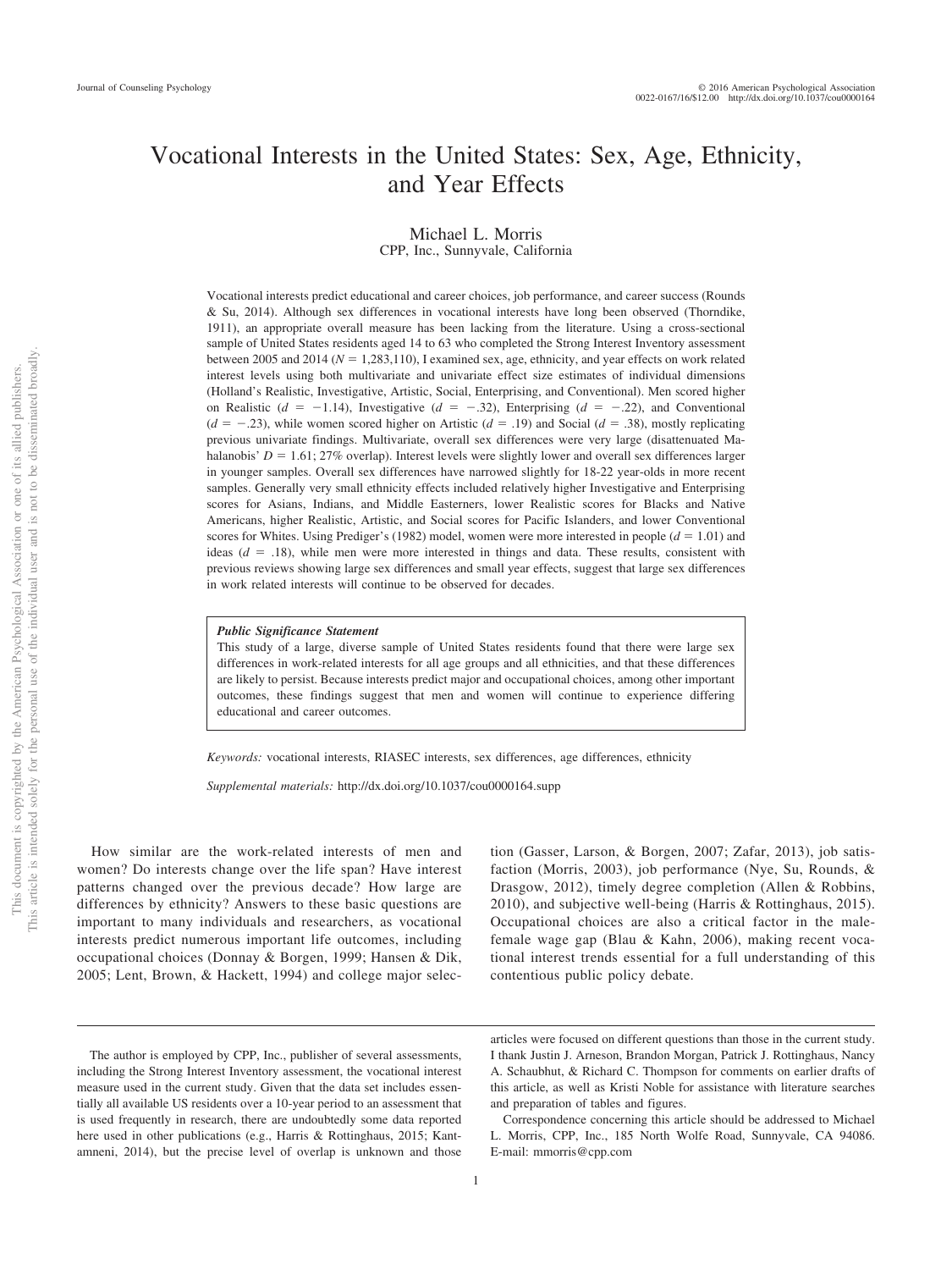In the current study, I examine cross-sectional data from over 1.2 million United States residents aged 14 – 63 who completed the Strong Interest Inventory assessment (Donnay, Morris, Schaubhut, & Thompson, 2004) over the period 2005–2014. This is one of the largest samples of vocational interests ever reported and more than twice as large as the total sample size covered in a recent metaanalysis of vocational interest sex differences (Su, Rounds, & Armstrong, 2009). In addition to examining individual interest dimensions, this paper presents more appropriate multivariate effect size estimates than previous reviews. The rich dataset and new multivariate effect size estimates offer an opportunity to explore a variety of sex, age, ethnicity, and year effects on vocational interests.

#### **Holland's Model of Vocational Interests**

According to Nauta (2010), the most widely used and influential model of vocational interests is John Holland's (1959, 1973, 1997). Holland (1973) defined vocational interests as "the expression of personality in work, hobbies, recreational activities, and preferences" (p. 7). Vocational interests are central to one's identity (Su et al., 2009) and can be conceptualized as disposition-like attitudes (Low, Yoon, Roberts, & Rounds, 2005).

The structure of the six RIASEC interest areas (Realistic, Investigative, Artistic, Social, Enterprising, and Conventional) is often represented as a hexagon, and can be represented in other ways as well. Prediger (1982) reasoned that, because Holland's model is a two-dimensional circumplex, there are very likely two fundamental dimensions (Data-Ideas and People-Things) that underlie the relations among the six Holland vocational types, a proposition that has received empirical support (Nauta, 2010; see Tay, Su, & Rounds, 2011 for a counterperspective). In this model, the Data-Ideas dimension runs between the Conventional and Enterprising dimensions (data pole) on one side of the hexagon and Investigative and Artistic on the opposite side (ideas pole). The People-Things dimension runs perpendicular to Data-Ideas, through Realistic on one side (things pole) and Social on the opposite side (people pole). Prediger scores can be derived from RIASEC scores and are examined in the current study.

#### **Sex Differences in Vocational Interests**

Sex differences<sup>1</sup> in vocational interests have been observed for over a century (Thorndike, 1911), and have been the subject of extensive study. The largest and most comprehensive review of sex differences in vocational interests, a meta-analysis of 47 vocational interest assessment technical manuals with a combined sample of over 500,000 people (Su et al., 2009), which included multiple versions of the Strong assessment, showed sex differences in five of six RIASEC areas. Men scored higher than women on Realistic and Investigative, while women scored higher than men on Artistic, Social, and Conventional (there was no difference on Enterprising). The magnitudes, and sometimes directions, of these differences across inventories were influenced primarily by whether or not sex differences were intentionally minimized as part of the assessment development process. Large sex differences have also been found on the People-Things dimension of Prediger's model.

Research on the most recent Strong assessment is mostly consistent with the larger literature, with men having higher scores than women on Realistic and Investigative, lower scores on Artistic and Social, and little to no difference on Enterprising (Donnay et al., 2004). On Conventional, in contrast to the findings of Su et al. (2009), men tend to score higher than women on the Strong assessment.

#### **Overall Sex Differences**

Su et al. (2009) reported overall sex differences for RIASEC interests by averaging the absolute value univariate effect sizes and found  $|\bar{d}| = .45$ , corresponding to 69.8% overlap of the male and female distributions. Su et al. (2009) describe sex differences in vocational interests as "substantial" (p. 873) and "an exception to the findings that sex differences are small to nonexistent" (p. 873), yet their effect size and overlap estimates might lead others to conclude that sex differences are roughly medium, based on prevailing interpretive standards of .2 for a small effect, .5 for a medium effect, and .8 for a large effect (Cohen, 1992). Indeed, Leuty and Hansen (2014), summarizing much of the same interest literature cited above concluded "overall the interests of women and men are more similar than different" (p. 291).

These conclusions may be misleading, however, because the measure of overall differences is flawed. Del Giudice and colleagues (Del Giudice, 2009a, 2013; Del Giudice, Booth, & Irwing, 2012) argue that the average absolute univariate difference is not a good measure for evaluating overall sex differences because many small differences can add up to a large overall difference, and correlations between the variables can strongly influence the result:

When groups differ along many variables at once, the overall between-group difference is not accurately represented by the average of univariate effect sizes; in order to properly aggregate differences across variables while keeping correlation patterns into account, it is necessary to compute a multivariate effect size. The Mahalanobis distance *D* is the natural metric for such comparisons. Mahalanobis' *D* is the multivariate generalization of Cohen's *d*, and has the same substantive meaning. Specifically, *D* represents the standardized difference between two groups along the discriminant axis; for example,  $D = 1.00$  means that the two group centroids are one standard deviation apart on the discriminant axis. A crucial (and convenient) property of *D* is that it can be translated to an overlap coefficient in exactly the same way as *d*. (Del Giudice et al., 2012, p.3)

*D* values cannot be negative and *D* does not indicate, for instance, whether male or female scores are higher or lower (or better or worse), rather it is a measure of distance in multidimensional space. Using observed score personality data to compute sex differences, Del Giudice et al. (2012) showed that  $|\bar{d}| = .26$ , while  $D = 1.49$ , leading to very different conclusions about the magnitude of overall sex differences in personality. Multivariate effect sizes can supplement univariate measures and "offer more realistic estimates of global patterns of similarity and dissimilarity" (Del Giudice, 2013, p. 1074).

Although there are critics of using *D* for measuring sex differences (see the Discussion section), it is clear that the mean univariate effect size is at best an incomplete measure of overall sex

<sup>&</sup>lt;sup>1</sup> As in Su et al. (2009), "sex differences" or "sex effects" are used throughout this article to refer to self-reported biological status.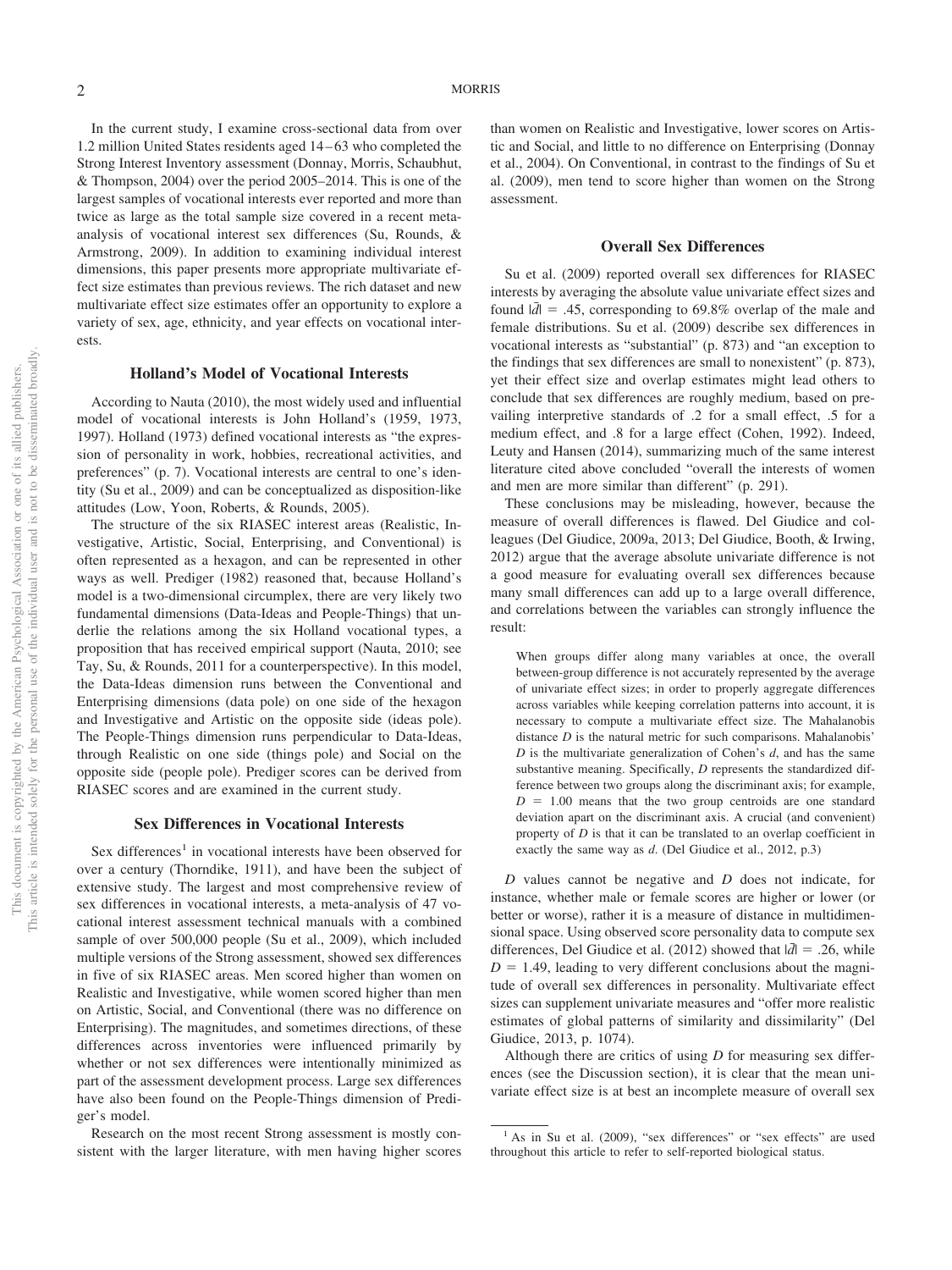differences. Multivariate effect size estimates, currently missing from the vocational interest literature, can add to the extensive accumulated knowledge of univariate effect sizes in vocational interests and can be used to evaluate questions about overall sex differences changing by age or over time.

Because all respondents in the current study completed the Strong assessment, univariate sex differences consistent with the Strong assessment literature were expected. Multivariate effect size estimates using *D* were expected to show larger differences than those previously reported in the literature using  $|\vec{d}|$  (Del Giudice, 2009a).

#### **Age Effects on Vocational Interests**

Vocational interests are thought to be quite stable, particularly after the age of 25 to 30 (Campbell, 1971; Hansen, 1994; Strong, 1943, 1951; Swanson, 1999; each using previous forms of the Strong assessment). In their meta-analysis of longitudinal studies, which employed several interest assessments, Low et al. (2005) found vocational interests were stable within individuals and that interest levels increased over the college years, where they remained for the next two decades. There were no sex differences in stability. Subsequent research using the Kuder Occupational Interest Survey indicated that vocational interests are moderately stable within individuals over a 30-year period (Rottinghaus, Coon, Gaffey, & Zytowski, 2007; see also Hoyt, Smith, & Levy, 1957, which used the Strong Vocational Interest Blank assessment, and Swanson, 1999). Sex differences do not seem to vary much across age (Holland, Powell, & Fritzsche, 1994, using the Self-Directed Search assessment; Kuder & Zytowski, 1988, using the Kuder General Interest Survey), although Su et al. (2009) found that sex differences were smaller in older samples compared with younger samples. Results consistent with the accumulated age literature were expected, specifically that mean interest levels would be higher and sex differences would be similar or somewhat smaller in older samples compared with younger samples.

#### **Year Effects on Vocational Interests**

The decade of data covered here offered the opportunity to examine the influence of year on interests, independent of age and sex. In a sense, year effects can be considered an analysis of generational change for the period 2005–2014, although often when people discuss generational change they confound age and year effects. This time period may be of particular interest to those who have followed recent efforts to boost the interests of young people, particularly young women, with regard to science, technology, engineering, and math fields (e.g., https://ngcproject.org/ engaging-girls-stem). To the extent that these efforts have been successful, later samples should show higher Investigative scores and smaller sex differences in Investigative than earlier samples.

Four reviews have examined year effects on vocational interests. In a review of 50 years of Strong assessment data, Hansen (1988) found interest levels were generally stable and that sex differences were resilient in many areas, especially Realistic and Artistic, but there were also small reductions of sex differences over time. Over 20 years later, in their meta-analysis of interest assessment technical manuals, Su et al. (2009) found sex differences in interests were very stable over the previous four decades, with some evidence of smaller sex differences in Artistic and Enterprising areas in later samples, while Leuty and Hansen (2014) examined age and birth year effects in a sample of nearly 1,800 adults using data from 1974 through 1995 and three forms of the Strong assessment, finding small effects of both age and year. Together, these reviews suggest a slight narrowing of sex differences from the 1930s through the 2000s, but otherwise relatively little change.

Bubany and Hansen (2011), meanwhile, focused their metaanalysis on college students from 1976 to 2004 who took multiple forms of the Strong assessment, and found that for men, later samples had lower interests in Realistic, Investigative, and Artistic than earlier samples, while for women, later samples had higher scores on Enterprising than earlier samples. Sex differences on Investigative, Enterprising, and Conventional were all smaller in later samples. Although consistent with other reviews in showing a narrowing of sex differences over time, Bubany and Hansen (2011) found interest level changes not apparent in the other reviews.

Because the current study covers a shorter time period than previous reviews, and three of the four reviews showed little change by year, it was expected that any year effects in the current data would be small.

#### **Ethnicity Effects on Vocational Interests**

A number of studies have examined fit of the RIASEC model across ethnicities in the United States and found few differences. Some studies indicated relatively poor fit (Rounds & Tracey, 1996, using a variety of interest assessments), but subsequent research with larger samples generally concludes that fit is similar and at least adequate for all ethnic groups studied (Day & Rounds, 1998, and Day, Rounds, & Swaney, 1998, using the Unisex Edition of the ACT assessment; Gupta, Tracey, & Gore, 2008, using the UNIACT-R assessment; Kantamneni, 2014, and Oliver & Waehler, 2005, using the Strong assessment; Ryan, Tracey, & Rounds, 1996, using the Vocational Preference Inventory). Other work, all using the 1994 Strong assessment, found that consistency and differentiation do not differ (Fouad & Mohler, 2004), that interests predict job families similarly (Lattimore & Borgen, 1999), and that there is little evidence of differential test function (Fouad & Walker, 2005) across ethnic groups.

Similarly, studies measuring interest level differences by ethnicity have generally reported small effects. Although most studies conclude that there are small differences by ethnicity, many used now outdated interest assessments, small samples, and do not present data from ethnicities such as Indians and Middle Easterners, making the conclusion of small differences somewhat uncertain (see Carter & Swanson, 1990, for a review of studies involving previous forms of the Strong assessment with Blacks). For instance, Fouad and Mohler (2004) examined mean differences between men and women of five ethnicities, reporting that Asians scored higher than Native Americans on Investigative, and Blacks scored higher than Native Americans on Enterprising (both small effects), while Fouad (2002) reported that Asians scored higher than Native American, White, Black, and Hispanic groups on Investigative, and that overall sex and age differences were larger than ethnic differences. These latter two studies were well done but used outdated versions of the Strong assessment and the samples were overwhelmingly young.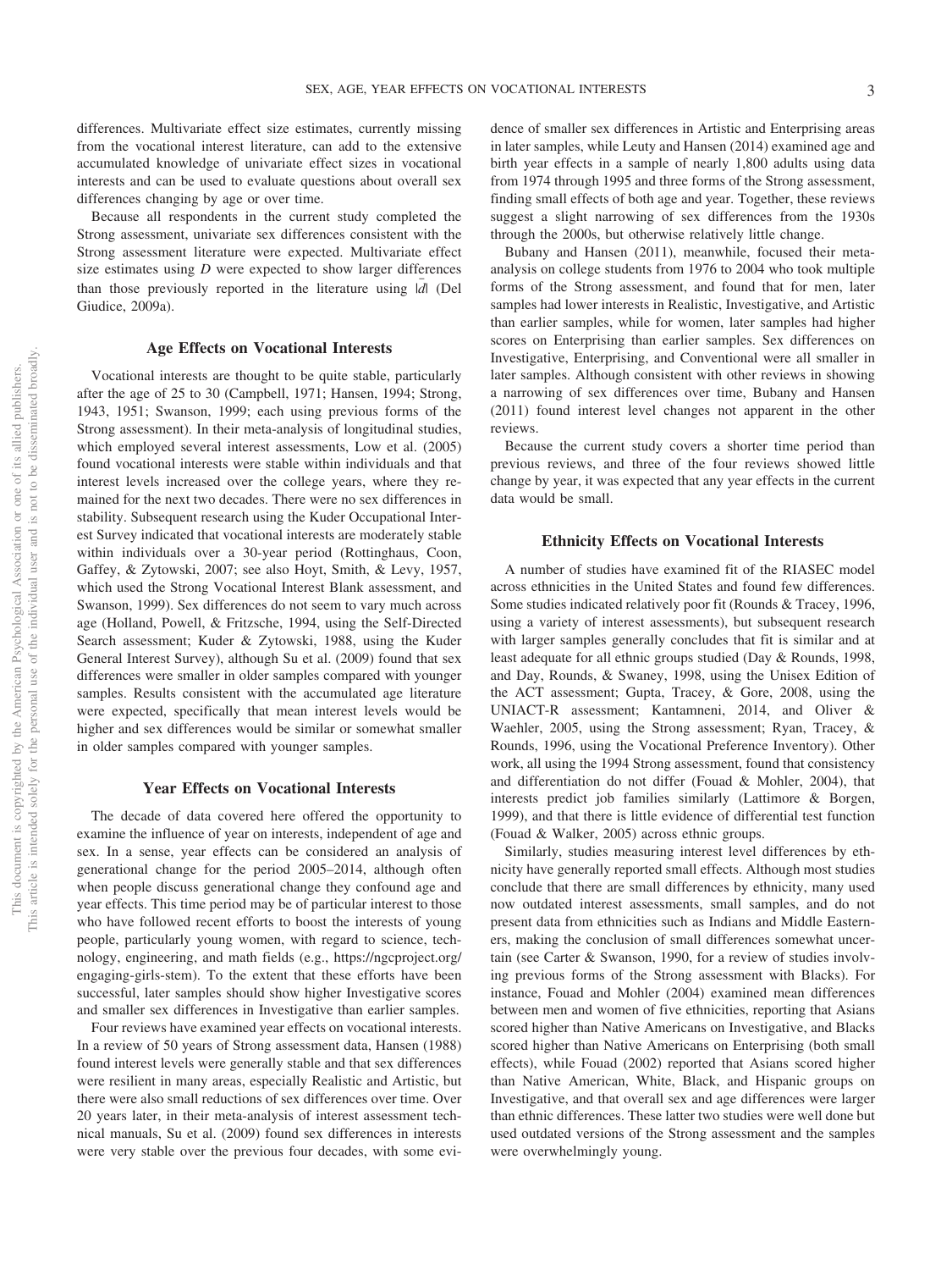Because the interest literature generally reports small differences by ethnicity, small differences were expected. In addition to examining interest level differences by ethnicity, each ethnicity was examined separately to explore for differences in sex, age, and year effects.

#### **Summary of Research Questions**

In brief, the current study aims to examine sex, age, year, and ethnicity effects on vocational interests in a very large sample of United States residents using the 2004 Strong Interest Inventory assessment. Prediger model scores are reported in addition to RIASEC scores. Specifically, the following questions were examined:

- 1. What predicts more variance in vocational interests among sex, age, year, and ethnicity?
- 2. What are the sizes of sex differences for each interest area and overall?
- 3. How do interest levels and sex differences vary with age?
- 4. Have interest levels or sex differences changed over the period 2005–2014?
- 5. How do these relationships vary by ethnicity?

#### **Method**

#### **Participants**

Participants were 511,814 men and 771,296 women ranging in age from 14 to 63, who completed the 2004 Strong Interest Inventory assessment online between January 2005 and December 2014. There were at least 1,265 participants at each age. Data were available from the assessment publisher.

Country of residence was available as an optional demographic item starting in 2008. Of those who responded, 95.7% reported residing in the United States, making it relatively safe to assume that those who did not respond to country of residence also resided in the United States. Accordingly, participants were included in the sample if they indicated that they resided in the United States (775,070), or if they did not respond (508,040). Those who indicated they resided in a country other than the United States were excluded.

Presented with a list of ethnicities<sup>2</sup> and the option to check any or none, and limiting analyses to those who selected at least one ethnicity (*N* = 1,201,243), 830,530 (69.1%) were White, 150,816 (12.6%) were Hispanic, 94,700 (7.9%) were Native American, 81,519 (6.8%) were Asian, 77,856 (6.5%) were Black, 14,917 (1.2%) were Middle Eastern, 11,406 (.9%) were Indian, and 25,346 (2.1%) were Other. Pacific Islander was added to the list of ethnicities in 2008 and was selected by 7,796 (.9% of those presented with the option).

Of those who selected any ethnicity, 81,392 (6.8%) selected more than one, slightly higher than the 2.9% rate reported by the United States Census (Jones & Bullock, 2012), although the census treats Hispanic origin as a separate question, suppressing their estimate. Rate of checking multiple ethnicities varied by ethnicity:

in the current data, Whites reported the lowest rate of multiple ethnicities (8%) while Pacific Islanders reported the highest rate  $(53\%)$ , which again parallels the findings of the census (Jones & Bullock, 2012). Those who checked more than one ethnicity were included in all ethnic groups checked.

#### **Measures**

The Strong Interest Inventory assessment is a 291-item vocational interest measure with a long history of use in education settings, primarily to assist students in making choices for majors and careers, but also in a variety of noneducation settings: social service agencies, outplacement consulting firms, employment offices, and many corporations seeking to encourage career development and assist displaced employees use the Strong assessment with adults across the life span (Donnay et al., 2004). For each item the respondent indicates how he or she feels about kinds of work (e.g., accountant), school subjects (e.g., agriculture), work (e.g., writing reports) leisure activities (e.g., experiencing other cultures), kinds of people (e.g., highway construction workers), and personal characteristics (e.g., prefer working alone rather than on committees). All responses are provided on a 5-point scale (anchored by *Strongly Like* and *Strongly Dislike* or *Strongly Like Me* and *Strongly Unlike Me*), and scales are standardized to have a mean of 50 and a standard deviation of 10 (*t*-scores), based on a sex balanced 2004 General Reference Sample (Donnay et al., 2004).

The measures of interest in the current study are the general occupational themes, which measure Holland's RIASEC dimensions. The six scales each have at least 21 items, internal consistencies of at least .90, retest reliabilities over intervals from 8 –23 months of at least .80, and abundant validity evidence, including differences by academic majors and associations with empirically derived occupation scales (Donnay et al., 2004).

Prediger model scores were computed from RIASEC standard scores using the same formulas as in Tracey, Robbins, and Hofsess (2005): People-Things =  $2R + I - A - 2S - E + C$ , where high scores indicate interest in things and low scores indicate interest in people, and Data-Ideas =  $1.73E + 1.73C - 1.73I - 1.73A$ , where high scores indicate interest in data and low scores indicate interest in ideas. These are referred to hereafter as Prediger scores. Mahalanobis' *D* and all corrections for attenuation were calculated from raw data in R 3.1.2 (R Core Team, 2013) using a slightly modified<sup>3</sup> script by Del Giudice (2009b).

<sup>2</sup> The list of options for ethnicity was: American Indian or Alaskan Native (origins of North America), African American/Black (origins of Africa), Asian (origins of Asia or Southeast Asia), Caucasian/White (origins of Europe), Indian (origins of Indian subcontinent), Latino/Latina/ Hispanic (origins of Central or South America or culture of Spanish origin), Middle Easterner (origins of Middle East or North Africa), Native Hawaiian or other Pacific Islander, and Other. Terms (Native American, Black, Asian, White, Indian, Hispanic, Middle Eastern, and Pacific Islander, respectively) were chosen with the goal of balancing sensitivity,

clarity, and parsimony.<br><sup>3</sup> Two modifications were necessary. First, due to an update to R Version 3, means had to be replaced with colMeans. Second, nA and nB were wrapped in as.numeric commands to avoid integer overflow errors.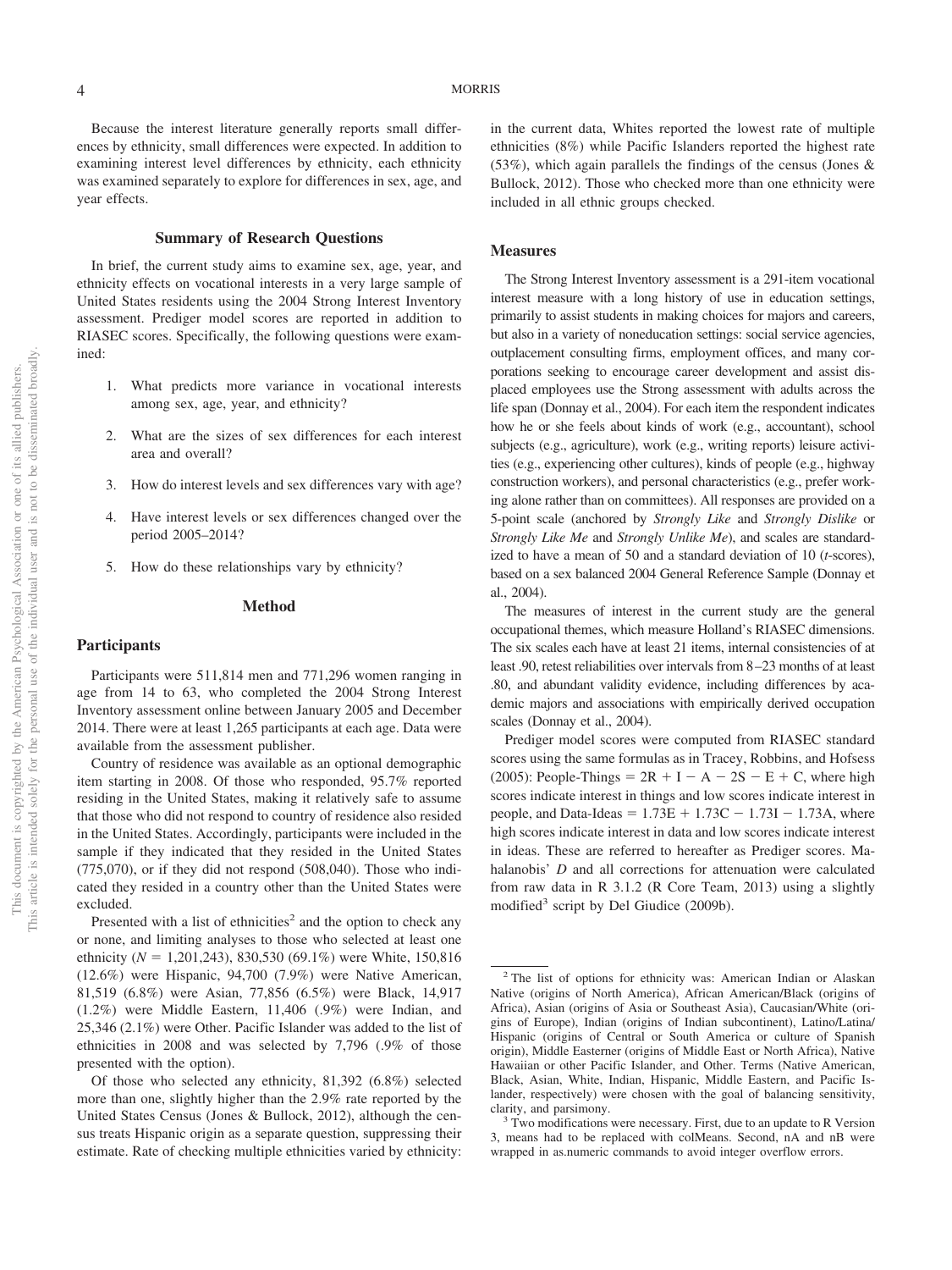#### **Results**

Results are organized around the five research questions. Because sample sizes are large and even very small effects statistically significant, effect size estimates are emphasized.

### **Question 1: What Predicts More Variance in Vocational Interests Among Sex, Age, Year, and Ethnicity?**

To assess the extent to which sex, age, year, and ethnicity predicted vocational interests, the six RIASEC measures were entered into a multivariate linear model. Sex and eight dummy variables representing the eight ethnicities were entered as fixed factors, with age and year entered as covariates. This approach considers the effect of each ethnicity separately. Partial eta squared results indicated sex accounted for more variance (.38) than age (.05) and year (.01). Among ethnicities, Asian and White had partial eta squared values of .01, while all others had values of 0. Multivariate tests and parameter estimates are available in the online supplement to this article.

#### **Question 2: What Are the Sizes of Sex Differences?**

For each RIASEC interest area and Prediger score, I calculated the means and standard deviations for each sex at each age, sex differences (Cohen's  $d$ , and  $d_c$ , corrected for attenuation) at each age, and the mean  $d$  and  $d_c$ , across all ages using all cases (see online supplement). This approach weights each age equally and controls for sample size differences across ages, providing a univariate effect size estimate for each interest area.

Using this approach, each of the six interest areas showed a sex difference. Women were more interested than men in Artistic  $(d =$  $.19, d_c = .20$  and Social (.38, .40), while men were more interested than women in Realistic  $(-1.14, -1.19)$ , Investigative  $(-.32, -.33)$ , Enterprising  $(-.22, -.23)$ , and Conventional  $(-.23, -.24)$ . Other than the magnitudes for Enterprising and Conventional, which are slightly larger in the current data, these results are similar to those reported in the Strong technical manual (RIASEC  $ds = -1.16, -0.29, 0.26, 0.40, -0.08,$  and  $-0.12$ , respectively; Donnay et al., 2004). Using Prediger scores, women were much more interested in people on People-Things  $(d = 1.01)$  and somewhat more interested in ideas on Data-Ideas (.18).

To measure overall sex differences in vocational interests using all six RIASEC scores, I calculated Mahalanobis' *D* at each age (and  $D_c$ , corrected for attenuation, see online supplement). Averaging across all ages, results indicated a very large overall sex difference in vocational interests ( $D = 1.50$ ,  $D_c = 1.61$ ). This corresponds to  $27\%$  overlap<sup>4</sup> in the male and female distributions. Although not recommended as an overall measure of sex differences,  $|\vec{d}| = .41$  in the current data (averaging across all ages), nearly identical to a similar calculation reported by Su et al. (2009).

#### **Question 3: How Do Interest Levels and Sex Differences Vary With Age?**

Each of the RIASEC interest areas had a small to very small, but positive, correlation with age over the range 14 to 63 (Table 1).

Table 1 *Correlations of Age and Interests*

| Dimension     | Female  | Male    |
|---------------|---------|---------|
| Realistic     | .17     | .13     |
| Investigative | .13     | .17     |
| Artistic      | .18     | .21     |
| Social        | .12     | .23     |
| Enterprising  | .09     | .09     |
| Conventional  | .17     | .06     |
| People-Things | .02     | $-.09$  |
| Data-Ideas    | $-.02$  | $-.11$  |
| N             | 771,296 | 511,814 |

*Note*. Age range is 14–63 years; For People-Things and Data-Ideas, higher scores correspond to greater Interest in things and data, respectively.

Men had a stronger correlation between age and Social  $(r = .23)$ than women (.12), and women had a stronger correlation between age and Conventional (.17) than men (.06). Using Prediger scores, correlations for men indicated older samples were in the directions of people  $(r = -.09)$  and ideas  $(-.11)$  compared with younger samples, while for women correlations were practically zero (.02 and  $-.02$ , respectively).

There were very large sex differences at each age and a decrease in sex differences as samples got older,  $r(48) = -.83$ ,  $p < .001$ , from a high of  $D_c = 1.9$  at age 14 to  $D_c = 1.6$  around age 30. Overall sex differences were largest for younger samples, replicating the findings of Su et al. (2009).

#### **Question 4: Have Interest Levels or Sex Differences Changed Over the Period 2005–2014?**

Partial eta squared results indicated that year accounted for very little variance. To further explore year effects, I first calculated correlations between each interest area and year (2005–2014) separately for men and women for six age groups: 14 –17, 18 –22, 23–29, 30 –39, 40 – 49, and 50 – 63, as shown in Table 2. All correlations were less than .10 in magnitude, again indicating very small to no year effects. These results suggest very slow changes in vocational interests over time, to the extent that there are any changes at all.

To examine sex differences by year, I computed effect sizes (Cohen's *d*) for all RIASEC areas and Prediger scores for each age group for each year, as well as *D* (based on RIASEC scores only; see online supplement). Examining individual interest areas, there were several significant<sup>5</sup> relationships between year and sex differences. On Realistic, 14 –17 and 18 –22-year-olds had smaller sex differences in later samples<sup>6</sup> than earlier samples ( $rs = .78$  and .95, respectively), while on Enterprising  $(rs = -.88 \text{ and } -.99)$  and Conventional  $(rs = -.89 \text{ and } -.86)$ these same groups had larger sex differences in later samples. On Investigative, 18 –22 and 23–29-year-olds had larger sex differences in later samples  $(rs = -.75 \text{ and } -.92)$ , while

 $^{4}$  1 –  $U_1$ , corrected for attenuation.<br><sup>5</sup> For *N* = 10, correlations *r* ≥ .64 a

<sup>&</sup>lt;sup>6</sup> Positive correlations in areas with sex differences favoring men indicate smaller sex differences in later samples; positive correlations in areas with differences favoring women indicate larger sex differences in later samples.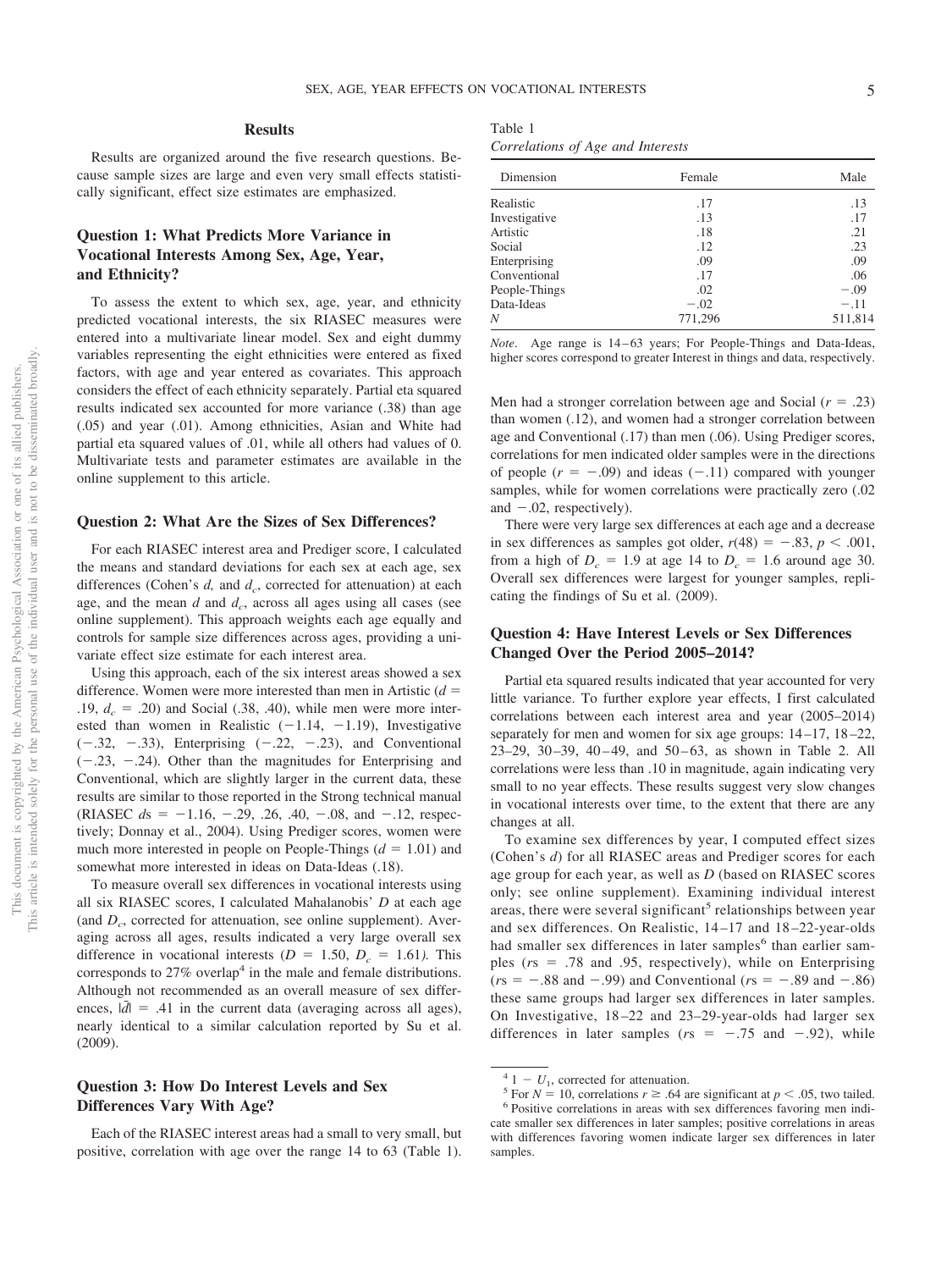Artistic  $-0.05$   $-0.09$   $-0.04$   $-0.03$   $-0.05$   $-0.04$   $-0.05$   $-0.04$   $-0.05$   $-0.04$   $-0.03$   $-0.01$ Social .01 .04 .01 .02 .02 .03 .01 .00 .02 .00 .01 .03 Enterprising −.04 −.09 −.04 −.02 −.02 .01 .02 −.04 −.04 −.03 .01 .01 Conventional .04 .04 .00 .01 .00 .02 .04 .01 .02 .00 .00 .02 People-Things .05 .08 .02 .01 .01 .03 .03 .02 .05 .03 .01 .02 01 .01 .01 .01 .02 .03 .02 .03 .02 .01 .01 .02 *N* 44,377 431,477 118,151 76,404 59,620 41,267 30,268 291,051 78,310 48,890 36,377 26,918

|                            | Correlations of Year (2005–2014) and Interest Scores by Sex and Age Groups |            |               |            |               |            |               |               |            |            |               |            |  |  |
|----------------------------|----------------------------------------------------------------------------|------------|---------------|------------|---------------|------------|---------------|---------------|------------|------------|---------------|------------|--|--|
|                            |                                                                            |            | Female        |            |               | Male       |               |               |            |            |               |            |  |  |
| Dimension                  | $14 - 17$                                                                  | $18 - 22$  | $23 - 29$     | $30 - 39$  | $40 - 49$     | $50 - 63$  | $14 - 17$     | $18 - 22$     | $23 - 29$  | $30 - 39$  | $40 - 49$     | $50 - 63$  |  |  |
| Realistic<br>Investigative | .02<br>.05                                                                 | .00<br>.01 | .01<br>$-.01$ | .01<br>.01 | .00<br>$-.01$ | .05<br>.01 | $-.02$<br>.07 | $-.02$<br>.02 | .00<br>.02 | .01<br>.00 | .01<br>$-.02$ | .05<br>.00 |  |  |

Table 2

 $40-49$ -year-olds had smaller sex differences  $(r = .69)$ . On Artistic, 18-22, 40-49, and 50-63-year-olds had smaller sex differences ( $rs = -.98, -.89, and -.88$ ) in later samples. On Social, 18 –22-year-olds had smaller sex differences in later samples  $(r = -.99)$  while 23–29-year-olds had larger sex differences  $(r = .73)$ . On People-Things,  $14-17$  and  $18-22$ year-olds had smaller sex differences in later samples ( $rs = .66$ ) and .98), while 23–29 year olds had larger sex differences  $(r = -.80)$ . On Data-Ideas,  $14-17$  and  $18-22$ -year-olds had larger sex differences in later samples ( $rs = -.91$  and  $-.95$ ).

Across all years and all age groups, there were very large overall sex differences in vocational interests. The only statistically significant year trend was for the 18 –22 age group, which showed smaller sex differences in later samples,  $r = -.97$ ,  $p < .001$ , from  $D_c = 1.87$  in 2005 and 2006 to 1.69 in 2014.

#### **Question 5: How Do These Relationships Vary by Ethnicity?**

As mentioned, a multivariate linear model was conducted to compare the explanatory power of sex, age, ethnicity, and year. Inspection of *b* weights from this model, available in the online supplement, for each of the ethnicity dummy variables (the reference group checked Other or no ethnicity), and focusing on raw scale effects of at least 1 *t*-score point (all  $ps < .001$ ), Asians and Indians had higher scores on Investigative ( $bs = 2.76$  and 3.72), Artistic (1.59, 1.37), Enterprising (1.05, 1.03), and Conventional (2.52, 1.28), while Middle Easterners had higher scores on Investigative (1.40) and Enterprising (1.30). Blacks had lower scores on Realistic ( $b = -1.15$ ) and Investigative (-1.00), while Native Americans had lower scores on Realistic  $(-1.20)$ . Pacific Islanders had higher scores on Realistic ( $b = 1.73$ ), Artistic (1.46), and Social (1.52). Whites had lower scores on Conventional  $(b = -2.31)$ . Hispanics had no differences that met the 1-point threshold. Given

that the standard deviation of *t*-scores in the general population is 10, these differences are almost all small to very small. RIASEC and Prediger score means and standard deviations for men and women within each ethnicity and age group,  $d_c$  for sex differences, along with *D*, and *D<sub>c</sub>* for overall sex differences, are presented in the online supplement.

Next, for each of the eight ethnicities separately, I conducted multivariate linear models with the RIASEC interests as dependent variables, and sex, age, and year as predictors. Partial eta squared results are presented in Table 3. These results show a great deal of consistency across ethnicities, with partial eta squared values between .33 and .39 for sex, .03 and .07 for age, and .01 for year for all ethnicities except Blacks (.04). For all ethnicities sex explained more variance than age, which, in turn, explained more variance than year.

To further explore age effects by ethnicity, I correlated age with the six RIASEC and two Prediger scores separately by sex and ethnicity, as shown in Table 4. Age correlations with RIASEC scales were positive and generally small  $(83 \text{ of } 96 \text{ rs } < .20)$  for men and women of all ethnicities. The minimum correlations for women ( $rs = .08$ ) were on Enterprising for Asians, Middle Easterners, and Whites, while the maximums for women  $(rs = .23)$ were on Social and Conventional for Blacks. The minimum for men was on Conventional for Middle Easterners ( $r = .03$ ) and the maximum was on Social for Blacks  $(r = .31)$ .

Correlations of interests and year by sex and ethnicity for the 18 –22-year-old age group are presented in Table 5; other age groups are presented in the online supplement. Correlations under .10 in magnitude or  $p > .05$  (two-tailed) were considered practically insignificant. Of the 128 correlations in Table 5 only six met the thresholds: in later samples, interest in Realistic  $(r = -13)$  and Artistic  $(r = -.13)$  were slightly lower and Data-Ideas was toward data ( $r = .10$ ) for Black women, Enterprising was lower ( $r = -.10$ )

Table 3 *Partial Eta Square Results by Ethnicity (Sex, Age, and Year Predicting RIASEC Interests)*

| Predictor | Asian  | <b>Black</b> | Hispanic | Indian | Middle Eastern | Native American | Pacific Islander | White   |
|-----------|--------|--------------|----------|--------|----------------|-----------------|------------------|---------|
| Sex       | .33    | .34          | .36      | .36    | .39            | .35             | .36              | .39     |
| Age       | .04    | .07          | .03      | .07    | .04            | .06             | .04              | .06     |
| Year      | .01    | .04          | .01      | .01    | .01            | .01             | .01              | .01     |
|           | 81.519 | 77,856       | 150.816  | 11.406 | 14.917         | 94,700          | 7,796            | 830,530 |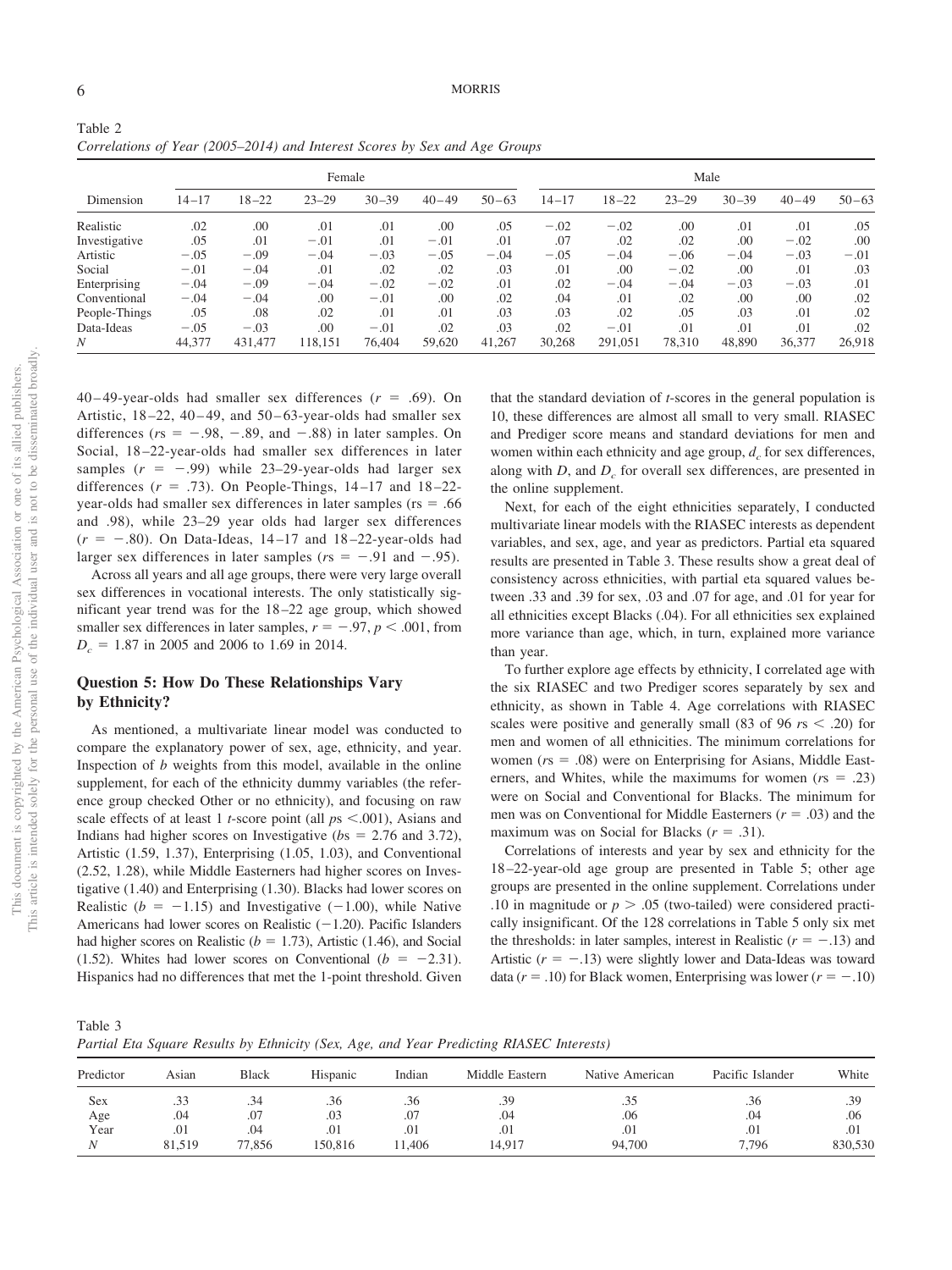Table 4 *Correlations of Age and Interests by Sex and Ethnicity*

| Dimension<br>А |        | B      | H      |        | <b>ME</b> | NA     | PI     | W       |
|----------------|--------|--------|--------|--------|-----------|--------|--------|---------|
| Females        |        |        |        |        |           |        |        |         |
| Realistic      | .14    | .17    | .12    | .17    | .15       | .15    | .18    | .18     |
| Investigative  | .10    | .11    | .10    | .09    | .13       | .10    | .14    | .15     |
| Artistic       | .13    | .15    | .13    | .19    | .16       | .14    | .11    | .19     |
| Social         | .13    | .23    | .13    | .18    | .14       | .19    | .15    | .11     |
| Enterprising   | .08    | .17    | .11    | .13    | .08       | .13    | .12    | .08     |
| Conventional   | .14    | .23    | .15    | .18    | .12       | .19    | .22    | .19     |
| People-Things  | .01    | $-.05$ | $-.01$ | $-.03$ | $-.01$    | $-.03$ | .05    | .05     |
| Data-Ideas     | .01    | .09    | .02    | .03    | $-.04$    | .06    | .06    | $-.04$  |
| N              | 49,631 | 49,597 | 94,993 | 6,455  | 8,724     | 60,824 | 4,503  | 494,060 |
| Males          |        |        |        |        |           |        |        |         |
| Realistic      | .14    | .19    | .11    | .16    | .12       | .17    | .12    | .13     |
| Investigative  | .13    | .19    | .13    | .19    | .16       | .21    | .14    | .18     |
| Artistic       | .17    | .20    | .17    | .27    | .20       | .20    | .10    | .22     |
| Social         | .19    | .31    | .20    | .28    | .20       | .28    | .14    | .21     |
| Enterprising   | .10    | .17    | .12    | .16    | .08       | .13    | .07    | .08     |
| Conventional   | .07    | .15    | .07    | .12    | .03       | .11    | .07    | .07     |
| People-Things  | $-.07$ | $-.11$ | $-.10$ | $-.15$ | $-.10$    | $-.10$ | $-.01$ | $-.08$  |
| Data-Ideas     | $-.05$ | $-.03$ | $-.05$ | $-.08$ | $-.12$    | $-.08$ | $-.05$ | $-.12$  |
| N              | 31,888 | 28,259 | 55,823 | 4,951  | 6,193     | 33,976 | 3,293  | 336,470 |

*Note*. Age range is 14–63 years. For People-Things and Data-Ideas, higher scores correspond to greater interest in things and data, respectively. A = Asian; B = Black; H = Hispanic; I = Indian; ME = Middle Eastern; NA = Native American; PI = Pacific Islander; W = White.

for Native American women, Realistic was lower  $(r = -.13)$  and Data-Ideas was toward data  $(r = .13)$  for Black men. For  $14-17$ year-olds, 23 of 128 correlations met the threshold, corresponding figures were 16 for 23–29-year-olds, 14 for 30 –39-year-olds, 11 for 40 – 49-year-olds, and 15 for 50 – 63-year-olds. No year-interest correlations met the .10 threshold at for any age group for Hispanics or Whites. Together this indicates a pattern of almost universally small to nonexistent year effects, with some indication of relatively larger year effects for Blacks.

Finally, within each age group, I calculated *D* between each  $Sex \times$  Ethnicity combination. This allows a comparison of overall RIASEC differences between, for instance, 18 –22-year-old Black women and White men, or any other combination of sex and ethnicity. Median *D*s across all age groups are presented in Table 6, results for individual age groups are presented in the online supplement.<sup>7</sup> Overall estimates of sex differences in vocational interests within each ethnicity are bolded, with the largest difference observed for Middle Easterners  $(D = 1.56)$  and the smallest for Asians  $(D = 1.45)$ . Within ethnicity overall sex differences  $(M = 1.51, SD = .03)$  were not significantly different than cross ethnicity overall sex differences ( $M = 1.54$ ,  $SD = .19$ ),  $t(62) =$ .54. The magnitudes of *D* between women of two ethnicities and men of the same two ethnicities were highly correlated,  $r(26)$  = .85, suggesting that to the extent that two ethnicities differ in vocational interests, the relative magnitude of those differences is very similar for men and women.8 Accordingly, the mean of the *D* for females of two ethnicities and males of the same ethnicities was computed as an estimate of overall between ethnicity differences. Using this metric, the smallest difference among the 28 possible comparisons was between Blacks and Native Americans  $(D = .13)$ , while the largest was between Indians and Pacific Islanders  $(D = .68)$ .

#### **Discussion**

Results from the current study support the following conclusions: First, multivariate sex differences in vocational interests are very large, and are largest in younger samples. Second, interest levels are higher in older samples, but these effects are generally small. Third, year effects over the period 2005–2014 were small to nonexistent, although there were larger year effects for Blacks compared with other ethnicities and smaller overall sex differences among 18 –22-year-olds in later samples. Fourth, interest level differences by ethnicity tend to be very small.

Examining individual interest areas, the directions and magnitudes of sex differences in the current study are similar to those reported previously (Su et al., 2009). Among the points of agreement: Men having higher interest than women on Realistic, Investigative, and things on People-Things, and women having higher interest than men on Artistic and Social. Two interest areas where the current study diverges are Enterprising and Conventional. Enterprising shows no sex difference and Conventional shows a sex difference favoring women in Su et al. (2009), whereas the current study shows a small difference favoring men for both Enterprising and Conventional. The current study shows sex differences in both areas that are larger than those reported in the Strong technical manual (Donnay et al., 2004), and indeed for younger age groups sex differences in these areas got larger in later samples over the period 2005–2014. Despite some differences, there is a great deal

<sup>7</sup> Correlations of paired *D*s across consecutive age groups (e.g., 14 –17 and  $18-22$ ) showed extremely high levels of consistency  $r_s(118) > .96$ , indicating that the pattern of *Ds* Across Sex  $\times$  Ethnicity Pairs is very stable

over the observed age range.<br><sup>8</sup> This pattern held for all age groups,  $r s(26) = .82, .85, .77, .75, .69,$  and .57 for age groups 14 –17, 18 –22, 23–29, 30 –39, 40 – 49, and 50 – 63, respectively.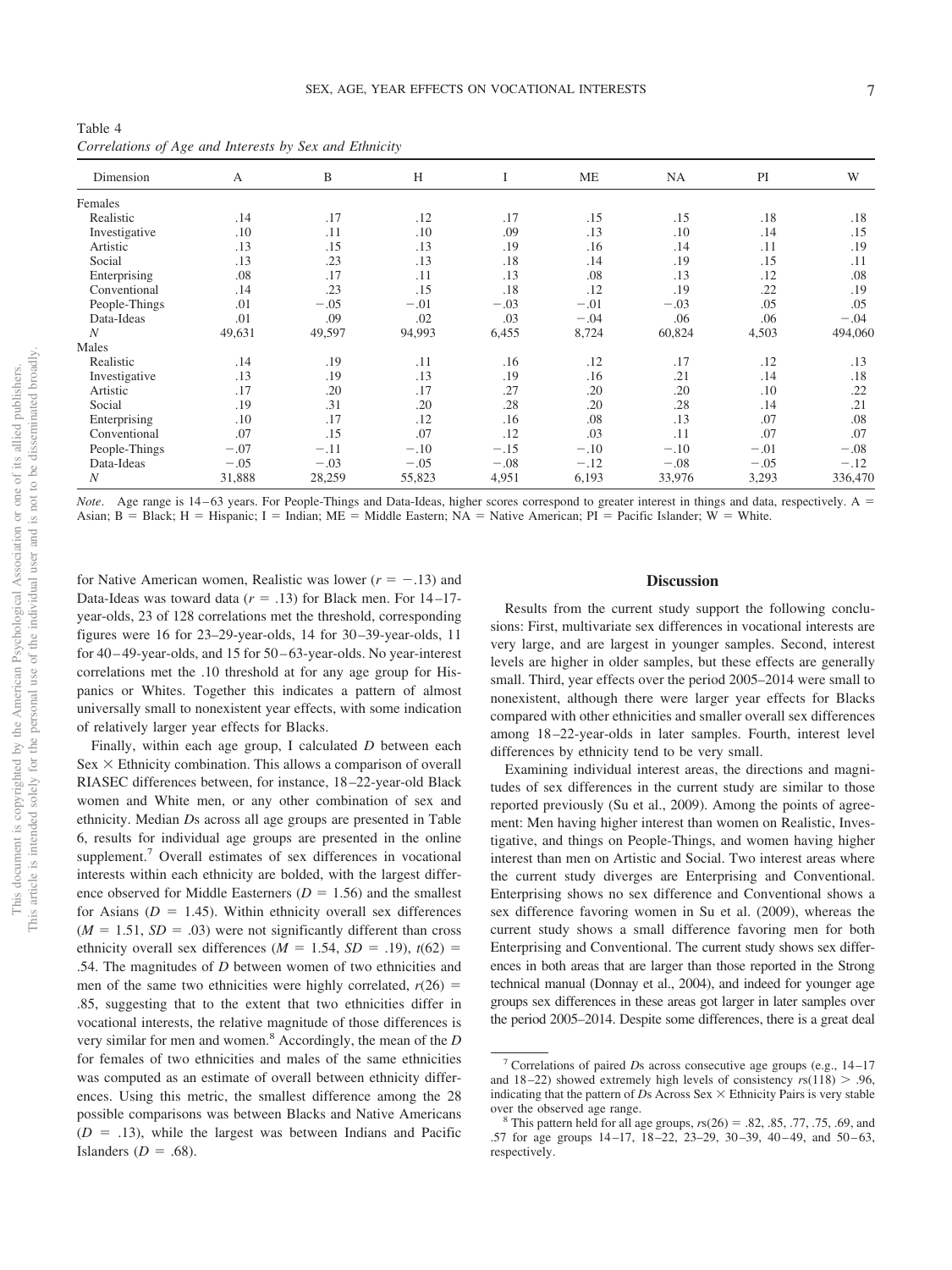| Table 5                                                                |  |
|------------------------------------------------------------------------|--|
| Year (2005–2014) Correlations by Sex and Ethnicity For 18–22 Year Olds |  |

| Dimension        | A      | B      | H      | I      | <b>ME</b> | NA.    | PI     | W       |
|------------------|--------|--------|--------|--------|-----------|--------|--------|---------|
| Females          |        |        |        |        |           |        |        |         |
| Realistic        | .01    | $-.13$ | .02    | .01    | .02       | .05    | .02    | $-.01$  |
| Investigative    | .01    | $-.08$ | .03    | .03    | .04       | .01    | .01    | .01     |
| Artistic         | $-.07$ | $-.13$ | $-.08$ | $-.09$ | $-.08$    | $-.03$ | $-.08$ | $-.09$  |
| Social           | $-.03$ | $-.04$ | $-.02$ | $-.03$ | $-.02$    | $-.05$ | $-.02$ | $-.04$  |
| Enterprising     | $-.09$ | $-.02$ | $-.08$ | $-.07$ | $-.08$    | $-.10$ | $-.07$ | $-.09$  |
| Conventional     | $-.04$ | $-.01$ | $-.05$ | $-.02$ | $-.02$    | $-.07$ | $-.05$ | $-.05$  |
| People-Things    | .07    | $-.03$ | .07    | .08    | .09       | .09    | .06    | .07     |
| Data-Ideas       | $-.04$ | .10    | $-.05$ | $-.02$ | $-.04$    | $-.09$ | $-.03$ | $-.03$  |
| $\boldsymbol{N}$ | 31,184 | 25,907 | 59,662 | 3,636  | 5,414     | 31,313 | 2,836  | 276,858 |
| Males            |        |        |        |        |           |        |        |         |
| Realistic        | $-.01$ | $-.13$ | .00    | .03    | .00       | .02    | .00.   | $-.03$  |
| Investigative    | .03    | $-.06$ | .04    | .03    | .01       | .02    | .04    | .03     |
| Artistic         | $-.04$ | $-.07$ | $-.04$ | .01    | $-.05$    | .00    | $-.03$ | $-.05$  |
| Social           | .00    | .00.   | .01    | .01    | .00       | $-.01$ | .02    | .00     |
| Enterprising     | $-.07$ | .03    | $-.04$ | $-.01$ | $-.05$    | $-.08$ | .01    | $-.03$  |
| Conventional     | $-.02$ | .06    | .01    | .01    | .03       | $-.05$ | .04    | .01     |
| People-Things    | .04    | $-.07$ | .04    | .03    | .05       | .04    | .02    | .02     |
| Data-Ideas       | $-.04$ | .13    | $-.02$ | $-.02$ | .01       | $-.09$ | .02    | .00     |
| N                | 20,011 | 16,211 | 36,220 | 2,598  | 3,790     | 19,459 | 2,081  | 188,693 |

Note. A = Asian; B = Black; H = Hispanic; I = Indian; ME = Middle Eastern; NA = Native American; PI = Pacific Islander; W = White.

of consistency between the current results and other published findings.

#### **Overall Sex Differences**

As expected, the multivariate effect size estimate of overall sex differences ( $D_c = 1.61$ ) was much larger than estimates based on averaging univariate effect sizes (Su et al., 2009; | $d$ | = .45). Put another way, the current study estimates that the male and female vocational interest distributions overlap by 27%, much lower than the 69.8% overlap reported by Su et al. (2009). Using this measure, the current study indicates that the vocational interests of men and women are more different than they are alike, and rather than a medium small overall effect, the current study indicates that sex differences on vocational interests are very large, joining personality (Del Giudice et al., 2012) and mate preferences (Conroy-Beam, Buss, Pham, & Shackelford, 2015) as areas of psychology with large multivariate sex differences.

Although overall sex differences were smaller in later samples for 18 –22-year-olds, the rate of decline is such that large overall differences appear likely to persist for decades. The multivariate sex difference for the 18 –22 age group, for instance, is predicted to be  $D = 1.14$  in 2040 if the rate of decline observed from 2005–2014 continues. Although this calculation is speculative and not to be taken too seriously, relatively consistent sex differences in interests have been observed for over a century (Thorndike,

Table 6

*Sex Differences (Mahalanobis' D) Among Sex Ethnicity Combinations (Median Across Age Groups)*

|     |                  |                  |      | Female |      |      |      |           |      |      |     |     | Male |     |     |     |     |  |  |
|-----|------------------|------------------|------|--------|------|------|------|-----------|------|------|-----|-----|------|-----|-----|-----|-----|--|--|
| Sex | Ethnicity        | $\boldsymbol{N}$ | A    | B      | H    | т.   | ME   | <b>NA</b> | PI   | W    | А   | B   | Н    |     | МE  | NA  | PI  |  |  |
| F   | <b>Black</b>     | 49,597           | .53  |        |      |      |      |           |      |      |     |     |      |     |     |     |     |  |  |
| F   | Hispanic         | 94,993           | .45  | .30    |      |      |      |           |      |      |     |     |      |     |     |     |     |  |  |
| F   | Indian           | 6,455            | .30  | .55    | .55  |      |      |           |      |      |     |     |      |     |     |     |     |  |  |
| F   | Middle Eastern   | 8,724            | .43  | .58    | .53  | .34  |      |           |      |      |     |     |      |     |     |     |     |  |  |
| F   | Native American  | 60,824           | .51  | .13    | .36  | .53  | .55  |           |      |      |     |     |      |     |     |     |     |  |  |
| F   | Pacific Islander | 4,503            | .50  | .44    | .30  | .62  | .60  | .51       |      |      |     |     |      |     |     |     |     |  |  |
| F   | White            | 494,060          | .54  | .53    | .32  | .58  | .39  | .55       | .48  |      |     |     |      |     |     |     |     |  |  |
| M   | Asian            | 31,888           | 1.45 | 1.64   | 1.48 | 1.60 | 1.62 | 1.67      | 1.27 | 1.47 |     |     |      |     |     |     |     |  |  |
| M   | Black            | 28,259           | 1.45 | 1.49   | 1.34 | 1.54 | 1.55 | 1.57      | 1.09 | 1.41 | .49 |     |      |     |     |     |     |  |  |
| M   | Hispanic         | 55,823           | 1.50 | 1.66   | 1.54 | 1.56 | 1.54 | 1.73      | 1.28 | 1.53 | .36 | .37 |      |     |     |     |     |  |  |
| M   | Indian           | 4,951            | 1.41 | 1.65   | 1.50 | 1.49 | 1.55 | 1.69      | 1.33 | 1.50 | .41 | .64 | .60  |     |     |     |     |  |  |
| M   | Middle Eastern   | 6,193            | 1.53 | 1.69   | 1.55 | 1.60 | 1.56 | 1.74      | l.36 | 1.47 | .42 | .49 | .47  | .39 |     |     |     |  |  |
| M   | Native American  | 33,976           | 1.34 | 1.45   | 1.33 | 1.43 | 1.46 | 1.52      | 1.04 | 1.35 | .43 | .13 | .33  | .63 | .48 |     |     |  |  |
| M   | Pacific Islander | 3,293            | 1.83 | 1.93   | 1.73 | 1.87 | 1.89 | 1.96      | 1.49 | 1.72 | .50 | .50 | .31  | .75 | .60 | .50 |     |  |  |
| M   | White            | 336,470          | 1.52 | 1.72   | 1.55 | 1.61 | 1.56 | 1.77      | 1.38 | 1.53 | .57 | .61 | .33  | .71 | .50 | .54 | .38 |  |  |

*Note*. Bolded diagonal indicates sex differences within each ethnicity. *N* for female Asians = 49,631. A = Asian; B = Black; H = Hispanic; I = Indian;  $ME = Middle Eastern$ ;  $NA = Native American$ ;  $PI = Pacific Islander$ ;  $W = White$ .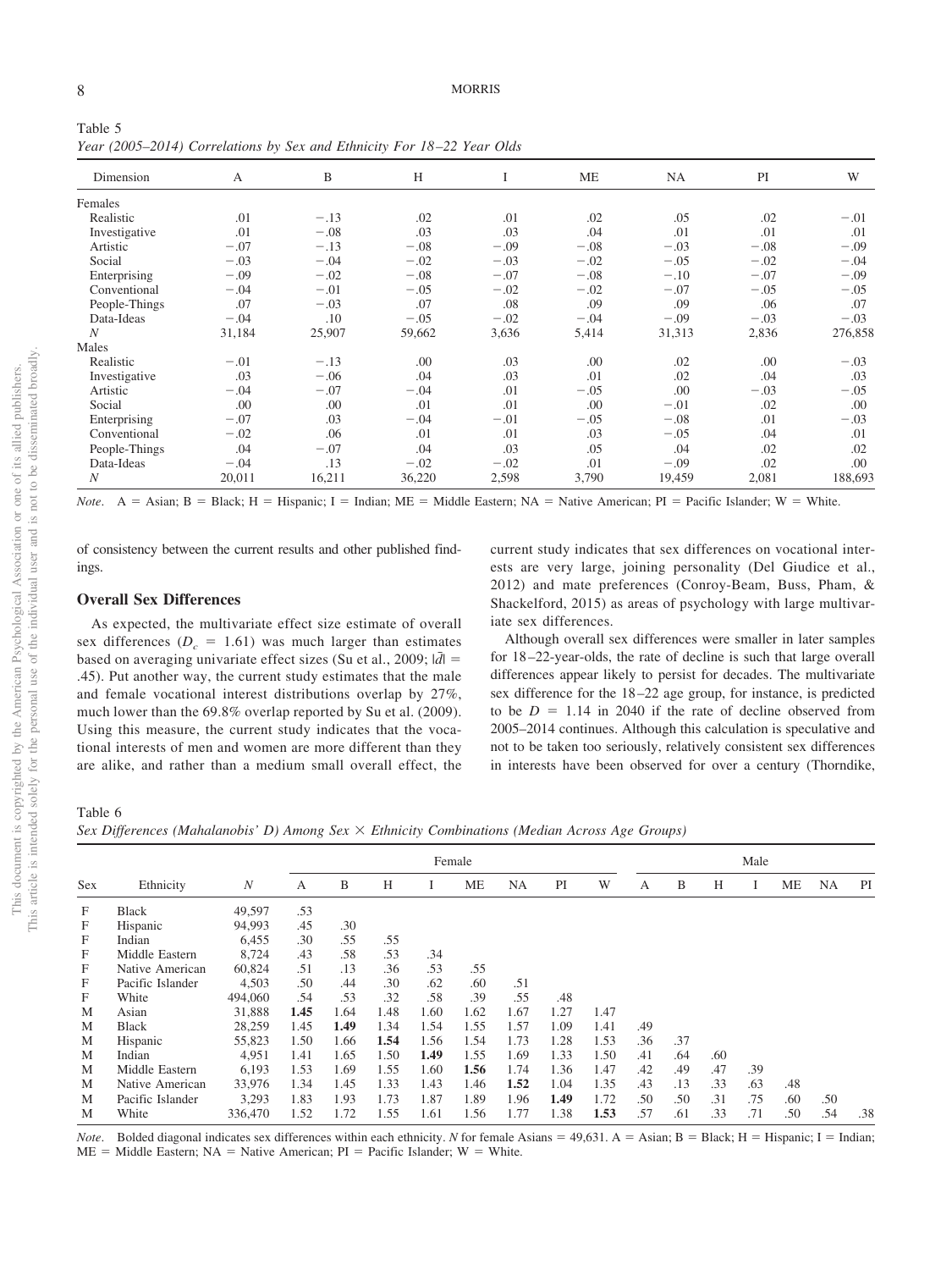1911), and previous reviews have generally found few differences due to year. Given this set of findings, psychologists and policymakers should expect to continue finding large observable sex differences on vocational interests well into the 21st century.

Assuming large sex differences in interests continue, and the importance of interests in predicting a variety of educational and career outcomes, it is likely that men and women will continue to experience differing educational and career outcomes. This has clear implications for the male-female wage gap and related debates. Outcome differences primarily due to interest-driven choices suggest a much different policy response than differences primarily due to discrimination, for instance. Although the current study does not address the wage gap or the relative explanatory power of interests, discrimination, and other factors, the finding that men and women have very different work-related interests should be part of such discussions.

#### **Critiques of** *D*

Some argue against the use of *D* for studying sex differences, as it "produces results that are biased toward finding a large difference because of taking a linear combination that maximizes group differences, and it appears to yield results that are uninterpretable" (Hyde, 2014, p. 380). Others are critical because adding more dimensions can only increase *D*, making it possible to generate large multivariate differences just by adding more dimensions (Stewart-Williams & Thomas, 2013).

In response, Del Giudice (2013) argues that "maximization does not equal bias. In fact, the Mahalanobis *D* is simply the generalized form of the ordinary Euclidean distance when variables are correlated" (p. 1069) and that interpretation is typically straightforward. In the case of interests, "multivariate sex differences . . . can be interpreted as defining an axis of individual variation in [vocational interest] masculinity-femininity" (p. 1073). Furthermore, while it is true that *D* cannot be decreased by adding dimensions, any increase is dependent on the univariate difference on the new dimension and the pattern of correlations between the new dimension and all other dimensions. Adding dimensions "will increase *D* only insofar as they provide *unique additional information* about group differences" (p. 1070, emphasis original). Moreover, in the current study no attempt was made to increase *D* by adding novel new interest dimensions, as the RIASEC model has been a mainstay of vocational psychology for decades. In short, critiques of *D* are unpersuasive.

#### **Age and Year Effects**

In addition to the age and year effects on sex differences discussed above, interest levels were generally higher in older samples, which may be encouraging to both young people and their parents. Practitioners and individuals are encouraged to make use of the detailed normative information available by age in the online supplement. Such information may be especially informative for those making long-run career decisions.

Although very small, year effects help explain some differences in the current results compared with previously published findings, but also sometimes conflict with trends identified by previous researchers. For instance, the sex differences on Enterprising and Conventional are larger in the current data than those reported in

the Strong technical manual (Donnay et al., 2004), and examination of effect sizes by year show larger sex differences among younger age groups in later samples in these areas. These findings, however, as well as larger sex differences in Investigative in later samples, are at odds with those of Bubany and Hansen (2011), who found smaller sex differences in later samples in these three areas for college students over the period 1976 to 2004. Su et al.'s (2009) finding of smaller sex differences in later samples in Artistic was supported in the current study but the finding of larger sex differences in later samples in Enterprising was not. The simplest reconciliation is perhaps that the directions of interest change are not fixed and the current study compares people from more recent years than other reviews of year effects.

#### **Ethnicity Effects**

Ethnicity accounted for less variance in interest levels than sex and age. Within each ethnicity, sex effects were larger than age effects, which, in turn, were larger than year effects. Overall sex differences were close to  $D = 1.5$  within all ethnicities. Age correlations with RIASEC interests were generally small and uniformly positive for men and women of all ethnicities. Together, these results add to the literature suggesting small differences in vocational interests by ethnicity.

Although generally very small, there were interest level differences. Compared with those who did not respond to ethnicity, Asians, Indians, and Middle Easterners scored higher on Investigative and Enterprising, while Blacks and Native Americans scored lower on Realistic and Investigative. Other differences included Whites scoring lower on Conventional, and Pacific Islanders scoring higher on Realistic, Artistic, and Social. The directions of these differences are generally consistent with prior research (e.g., Fouad & Mohler, 2004), and Investigative differences are generally consistent with the proportion of majors and bachelor's degrees awarded in science and engineering fields (Hinrichs, 2015; National Science Board, 2016).

There were larger year effects over the period 2005–2014 for Blacks than for other ethnicities, with both Black women and men showing slightly lower Realistic and more data- oriented scores in recent samples. This set of results was not predicted, and it is unclear why year effects should be larger for Blacks than other groups. They should be interpreted with caution until replicated.

#### **Strengths and Limitations**

This study has several unique strengths. The sample, with a total size of over 1.2M, is one of the largest ever in the study of vocational interests, and is diverse with regard to sex, age, and ethnicity. Eight ethnicities were examined, including rarely studied groups such as Middle Easterners, Pacific Islanders, and Indians. Accurately measuring multivariate, overall differences in vocational interests, and using such estimates to examine sex and ethnic differences, is a key contribution of this paper. Finally, this study focused on isolating age and year effects and their influence on sex differences, over a period in which sex differences and gender identity issues have received increasing attention.

Despite these strengths, there are some limitations, most notably the cross sectional design, the sample being one of convenience, the results being based on a single assessment of interests, and the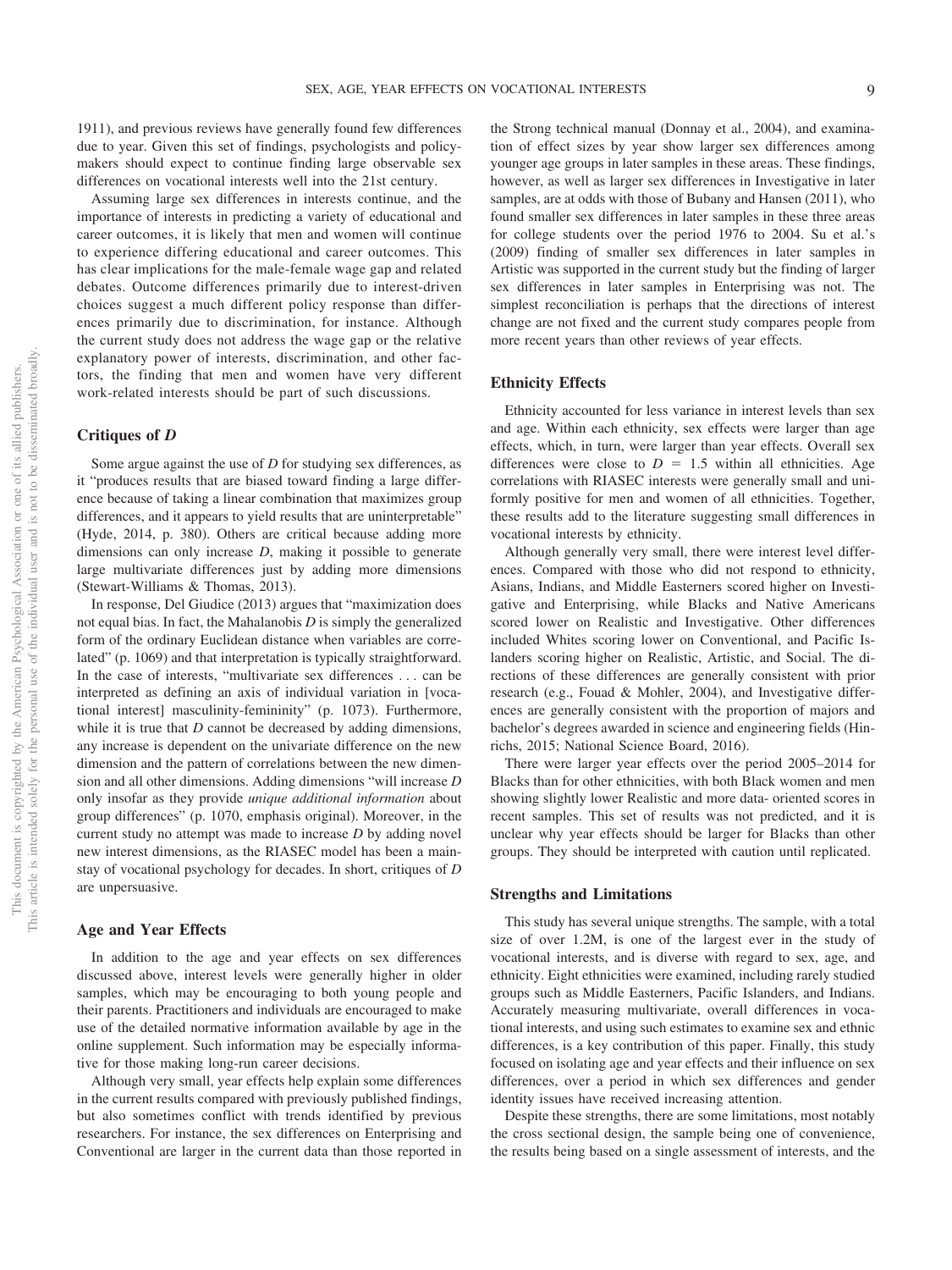assumption of population equivalence for many analyses. Regarding the cross sectional design, some have argued that there is limited use to such designs for investigating age differences, with Tracey and Sodano (2008) claiming that cross sectional research "cannot reveal key aspects of development and change because there are too many confounds" (p. 52). For instance, although there were age effects in the current data, it is unknown exactly how much of the observed effects are due to large numbers of people changing a little or small numbers of people changing substantially, and longitudinal data indicate there are individual differences in likelihood to change interests (Rottinghaus et al., 2007).

That the data analyzed here are a convenience sample is another limitation. There is the question of whether observed differences are real or artifacts due to the kinds of people who are drawn to take this particular career assessment, or other systematic effects. Although it is true that the current study cannot reveal mechanisms for age-related change, the current study is helpful in measuring and describing the overall extent of change, and the results reported here are largely consistent with previous research, including longitudinal studies. Unfortunately, convenience samples are also common in much of the literature cited here.

Yet another limitation is that the data all come from a single assessment of interests. It is known, for instance, that sex differences vary by interest assessment, with the primary factor being whether or not sex differences were intentionally minimized as part of the assessment development process<sup>9</sup> (Su et al., 2009). Although the sex differences on the Strong assessment are similar to the averages across all inventories in the Su et al. (2009) meta-analysis, it must be acknowledged that results may be different with a different interest assessment.

Finally, population equivalence is assumed for many comparisons, which may or may not be warranted. For instance, business practices may change the kinds of people who respond over time, distorting findings by year.

#### **Future Research**

Future research should reexamine similar questions using other and more detailed measures of interests. It would be desirable to learn more about the vocational interests of people older than 63 and people who reside outside the United States. More research in the area of interest change would also be valuable, in particular, experimental studies of interventions to determine causal effects on interest change and genetically sensitive longitudinal studies to examine genetic effects and change over time simultaneously.

#### **Summary and Conclusion**

This paper opened with these questions: How similar are the work related interests of men and women? Do interests change over the life span? Have interest patterns changed over the previous decade? How large are differences by ethnicity? This paper aimed to provide the answers using the largest sample ever reported focusing on these questions, using appropriate multivariate effect size estimates.

The answers appear to be that (a) women and men have very different vocational interests, (b) interest levels are higher and sex differences smaller in older samples compared with younger samples, (c) there are very small year effects, most notably smaller sex

differences among 18 –22-year-olds in later samples compared with earlier samples, and (d) generally very small differences by ethnicity. Very large sex differences in vocational interests appear likely to persist for decades, and through their influence on educational and career choices, will continue to influence workplace outcomes.

<sup>9</sup> Assessments designed to minimize sex differences have their uses, but accurate measurement of sex differences is better done using measures that were developed without regard to minimizing or maximizing sex differences. During development of the most recent Strong assessment, sex differences on the RIASEC measures were examined and deemed to be generally consistent with previous research. No intentional modifications were made to RIASEC measures based on sex differences.

#### **References**

- Allen, J., & Robbins, S. (2010). Effects of interest-major congruence, motivation, and academic performance on timely degree attainment. *Journal of Counseling Psychology, 57,* 23–35. http://dx.doi.org/10.1037/ a0017267
- Blau, F. D., & Kahn, L. M. (2006). The US gender pay gap in the 1990s: Slowing convergence. *Industrial & Labor Relations Review, 60, 45-66*. http://dx.doi.org/10.1177/001979390606000103
- Bubany, S. T., & Hansen, J. I. C. (2011). Birth cohort change in the vocational interests of female and male college students. *Journal of Vocational Behavior, 78,* 59 – 67. http://dx.doi.org/10.1016/j.jvb.2010 .08.002
- Campbell, D. P. (1971). *Handbook for the strong vocational interest blank*. Redwood City, CA: Stanford University Press.
- Carter, R. T., & Swanson, J. L. (1990). The validity of the Strong Interest Inventory with Black Americans: A review of the literature. *Journal of Vocational Behavior, 36,* 195–209. http://dx.doi.org/10.1016/0001- 8791(90)90027-Y
- Cohen, J. (1992). A power primer. *Psychological Bulletin, 112,* 155–159. http://dx.doi.org/10.1037/0033-2909.112.1.155
- Conroy-Beam, D., Buss, D. M., Pham, M. N., & Shackelford, T. K. (2015). How sexually dimorphic are human mate preferences? *Personality and Social Psychology Bulletin, 41,* 1082–1093. http://dx.doi.org/10.1177/ 0146167215590987
- Day, S. X., & Rounds, J. (1998). Universality of vocational interest structure among racial and ethnic minorities. *American Psychologist, 53,* 728 –736. http://dx.doi.org/10.1037/0003-066X.53.7.728
- Day, S. X., Rounds, J., & Swaney, K. (1998). The structure of vocational interests for diverse racial-ethnic groups. *Psychological Science, 9,* 40 – 44. http://dx.doi.org/10.1111/1467-9280.00007
- Del Giudice, M. (2009a). On the real magnitude of psychological sex differences. *Evolutionary Psychology, 7,* 264 –279. http://dx.doi.org/10 .1177/147470490900700209
- Del Giudice, M. (2009b). Retrieved from http://bsb-lab.org/site/wp-content/ uploads/mahalanobis.zip
- Del Giudice, M. (2013). Multivariate misgivings: Is D a valid measure of group and sex differences? *Evolutionary Psychology, 11,* 1067–1076. http://dx.doi.org/10.1177/147470491301100511
- Del Giudice, M., Booth, T., & Irwing, P. (2012). The distance between Mars and Venus: Measuring global sex differences in personality. *PLoS ONE, 7,* e29265. http://dx.doi.org/10.1371/journal.pone.0029265
- Donnay, D. A., & Borgen, F. H. (1999). The incremental validity of vocational self-efficacy: An examination of interest, self-efficacy, and occupation. *Journal of Counseling Psychology, 46, 432-447*. http://dx .doi.org/10.1037/0022-0167.46.4.432
- Donnay, D. A., Morris, M. L., Schaubhut, N. A., & Thompson, R. C. (2004). *Strong Interest Inventory manual: Research, development, and*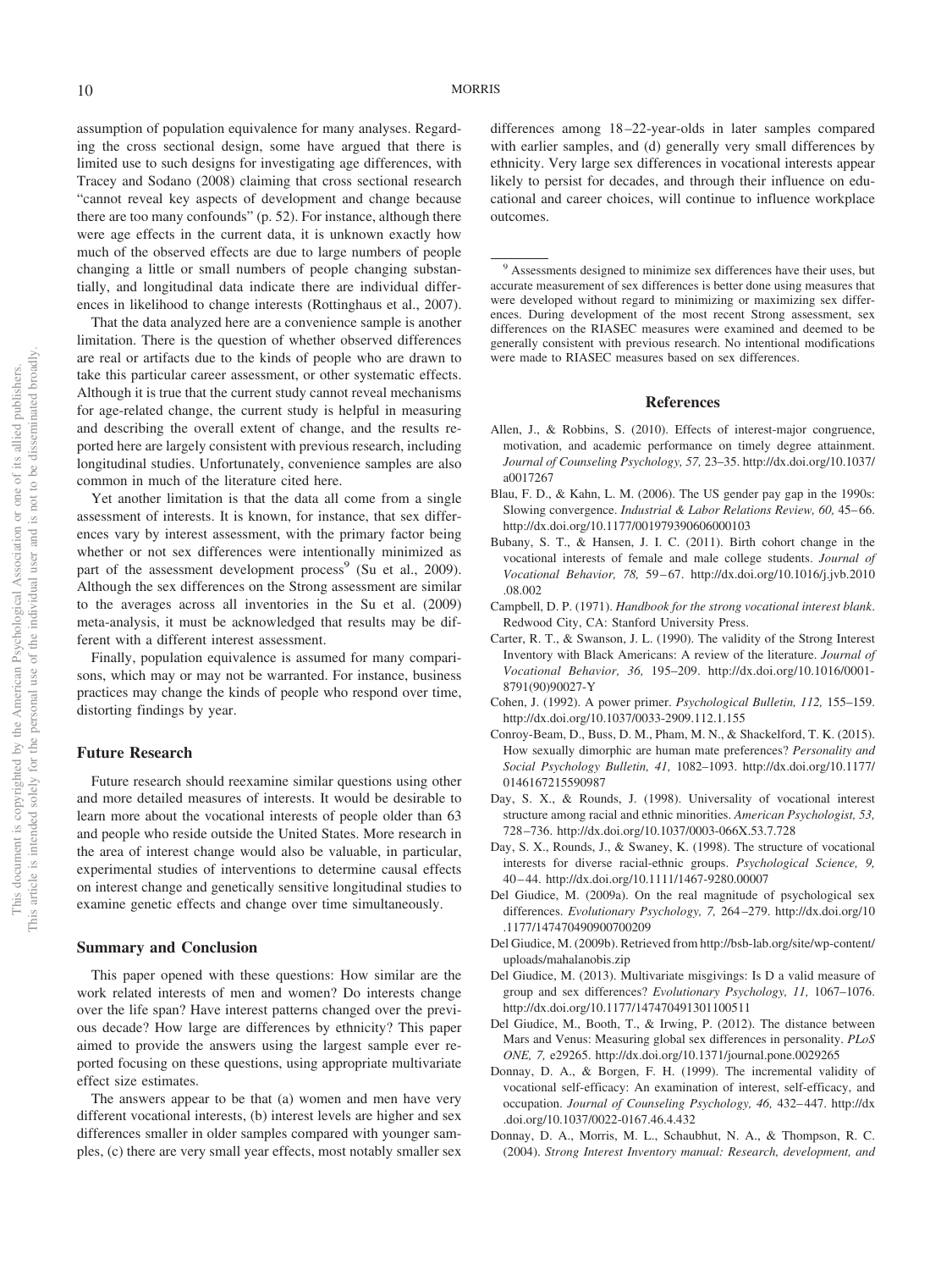*strategies for interpretation*. Palo Alto, CA: Consulting Psychologists Press Incorporated.

- Fouad, N. A. (2002). Cross-cultural differences in vocational interests: Between-group differences on the Strong Interest Inventory. *Journal of Counseling Psychology, 49,* 283–289. http://dx.doi.org/10.1037/0022- 0167.49.3.282
- Fouad, N. A., & Mohler, C. J. (2004). Cultural validity of Holland's theory and the Strong Interest Inventory for five racial/ethnic groups. *Journal of Career Assessment, 12,* 423– 439. http://dx.doi.org/10.1177/ 1069072704267736
- Fouad, N. A., & Walker, C. M. (2005). Cultural influences on responses to items on the Strong Interest Inventory. *Journal of Vocational Behavior, 66,* 104 –123. http://dx.doi.org/10.1016/j.jvb.2003.12.001
- Gasser, C. E., Larson, L. M., & Borgen, F. H. (2007). Concurrent validity of the 2005 Strong Interest Inventory: An examination of gender and major field of study. *Journal of Career Assessment, 15,* 23– 43. http:// dx.doi.org/10.1177/1069072706294516
- Gupta, S., Tracey, T. J., & Gore, P. A., Jr. (2008). Structural examination of RIASEC scales in high school students: Variation across ethnicity and method. *Journal of Vocational Behavior, 72,* 1–13. http://dx.doi.org/10 .1016/j.jvb.2007.10.013
- Hansen, J. C. (1988). Changing interests of women: Myth or reality? *Applied Psychology: An International Review, 37,* 133–150. http://dx .doi.org/10.1111/j.1464-0597.1988.tb01132.x
- Hansen, J. C. (1994). The measurement of vocational interests. In M. G. Rumsey, C. B. Walker, & J. H. Harris (Eds.), *Personnel selection and classification,* (pp. 293–316). Hillsdale, NJ: Lawrence Erlbaum
- Hansen, J. C., & Dik, B. J. (2005). Evidence of 12-year predictive and concurrent validity for SII Occupational Scale scores. *Journal of Vocational Behavior, 67,* 365–378. http://dx.doi.org/10.1016/j.jvb.2004.08 .001
- Harris, K. L., & Rottinghaus, P. J. (2015). Vocational interest and personal style patterns: Exploring subjective well-being using the Strong Interest Inventory. *Journal of Career Assessment*. Advance online publication. http://dx.doi.org/10.1177/1069072715621009
- Hinrichs, P. L. (2015, March 31). Racial and ethnic differences in college major choice. Retrieved from https://www.clevelandfed.org/newsroomand-events/publications/economic-trends/2015-economic-trends/et-20150331-racial-and-ethnic-differences-in-college-major-choice.aspx
- Holland, J. L. (1959). A theory of vocational choice. *Journal of Counseling Psychology, 6,* 35– 45. http://dx.doi.org/10.1037/h0040767
- Holland, J. L. (1973). *Making vocational choices: A theory of careers*. Upper Saddle River, NJ: Prentice Hall.
- Holland, J. L. (1997). *Making vocational choices: A theory of vocational personalities and work environments*. Lutz, FL: Psychological Assessment Resources.
- Holland, J. L., Powell, A. B., & Fritzsche, B. A. (1994). *The self-directed search (SDS*). Lutz, FL: Psychological Assessment Resources.
- Hoyt, D. P., Smith, J. L., Jr., & Levy, S. (1957). A further study in the prediction of interest stability. *Journal of Counseling Psychology, 4,* 228 –233. http://dx.doi.org/10.1037/h0046264
- Hyde, J. S. (2014). Gender similarities and differences. *Annual Review of Psychology, 65,* 373–398. http://dx.doi.org/10.1146/annurev-psych-010213-115057
- Jones, N. A., & Bullock, J. (2012). *The two or more races population: 2010. 2010 Census briefs*. Washington, DC: U.S. Department of Commerce, U.S. Census Bureau.
- Kantamneni, N. (2014). Vocational interest structures for Asian Americans, Middle-Eastern Americans and Native Americans on the 2005 Strong Interest Inventory. *Journal of Vocational Behavior, 84,* 133–141. http://dx.doi.org/10.1016/j.jvb.2013.11.003
- Kuder, F., & Zytowski, D. G. (1988). *Kuder General Interest Survey (Form E): Preliminary manual*. Adel, IA: National Career Assessment Services.
- Lattimore, R. R., & Borgen, F. H. (1999). Validity of the 1994 Strong Interest Inventory with racial and ethnic groups in the United States. *Journal of Counseling Psychology, 46,* 185–195. http://dx.doi.org/10 .1037/0022-0167.46.2.185
- Lent, R. W., Brown, S. D., & Hackett, G. (1994). Toward a unifying social cognitive theory of career and academic interest, choice, and performance. *Journal of Vocational Behavior, 45,* 79 –122. http://dx.doi.org/ 10.1006/jvbe.1994.1027
- Leuty, M. E., & Hansen, J. I. C. (2014). Teasing apart the relations between age, birth cohort, and vocational interests. *Journal of Counseling Psychology, 61,* 289 –298. http://dx.doi.org/10.1037/a0035341
- Low, K. S., Yoon, M., Roberts, B. W., & Rounds, J. (2005). The stability of vocational interests from early adolescence to middle adulthood: A quantitative review of longitudinal studies. *Psychological Bulletin, 131,* 713–737. http://dx.doi.org/10.1037/0033-2909.131.5.713
- Morris, M. A. (2003). A meta-analytic investigation of vocational interestbased job fit, and its relationship to job satisfaction, performance, and turnover. *Dissertation Abstracts International: Section B. The Sciences and Engineering, 64*(5-B), 24 –28.
- National Science Board. (2016). Science and engineering indicators 2016. Retrieved from National Science Foundation's website: http://www.nsf. gov/statistics/2016/nsb20161/#/report
- Nauta, M. M. (2010). The development, evolution, and status of Holland's theory of vocational personalities: Reflections and future directions for counseling psychology. *Journal of Counseling Psychology, 57,* 11–22. http://dx.doi.org/10.1037/a0018213
- Nye, C. D., Su, R., Rounds, J., & Drasgow, F. (2012). Vocational interests and performance: A quantitative summary of over 60 years of research. *Perspectives on Psychological Science, 7,* 384 – 403. http://dx.doi.org/ 10.1177/1745691612449021
- Oliver, K. E., & Waehler, C. A. (2005). Investigating the validity of Holland's (1959, 1997) RIASEC typology among Native Hawaiians. *Journal of Counseling Psychology, 52,* 448 – 452. http://dx.doi.org/10 .1037/0022-0167.52.3.448
- Prediger, D. J. (1982). Dimensions underlying Holland's hexagon: Missing link between interests and occupations? *Journal of Vocational Behavior, 21,* 259 –287. http://dx.doi.org/10.1016/0001-8791(82)90036-7
- R Core Team. (2013). *R: A language and environment for statistical computing*. Vienna, Austria: R Foundation for Statistical Computing. Retrieved from http://www.R-project.org/
- Rottinghaus, P. J., Coon, K. L., Gaffey, A. R., & Zytowski, D. G. (2007). Thirty-year stability and predictive validity of vocational interests. *Journal of Career Assessment, 15,* 5–22. http://dx.doi.org/10.1177/ 1069072706294517
- Rounds, J., & Su, R. (2014). The nature and power of interests. *Current Directions in Psychological Science, 23,* 98 –103. http://dx.doi.org/10 .1177/0963721414522812
- Rounds, J., & Tracey, T. J. (1996). Cross-cultural structural equivalence of RIASEC models and measures. *Journal of Counseling Psychology, 43,* 310 –329. http://dx.doi.org/10.1037/0022-0167.43.3.310
- Ryan, J. M., Tracey, T. J., & Rounds, J. (1996). Generalizability of Holland's structure of vocational interests across ethnicity, gender, and socioeconomic status. *Journal of Counseling Psychology, 43,* 330 –337. http://dx.doi.org/10.1037/0022-0167.43.3.330
- Stewart-Williams, S., & Thomas, A. G. (2013). The ape that thought it was a peacock: Does evolutionary psychology exaggerate human sex differences? *Psychological Inquiry, 24,* 137–168. http://dx.doi.org/10.1080/ 1047840X.2013.804899
- Strong, E. K. (1943). *Vocational interests of men and women*. Redwood City, CA: Stanford University Press.
- Strong, E. K. (1951). Permanence of interest scores over 22 years. *Journal of Applied Psychology, 35,* 89 –91. http://dx.doi.org/10.1037/h0054643